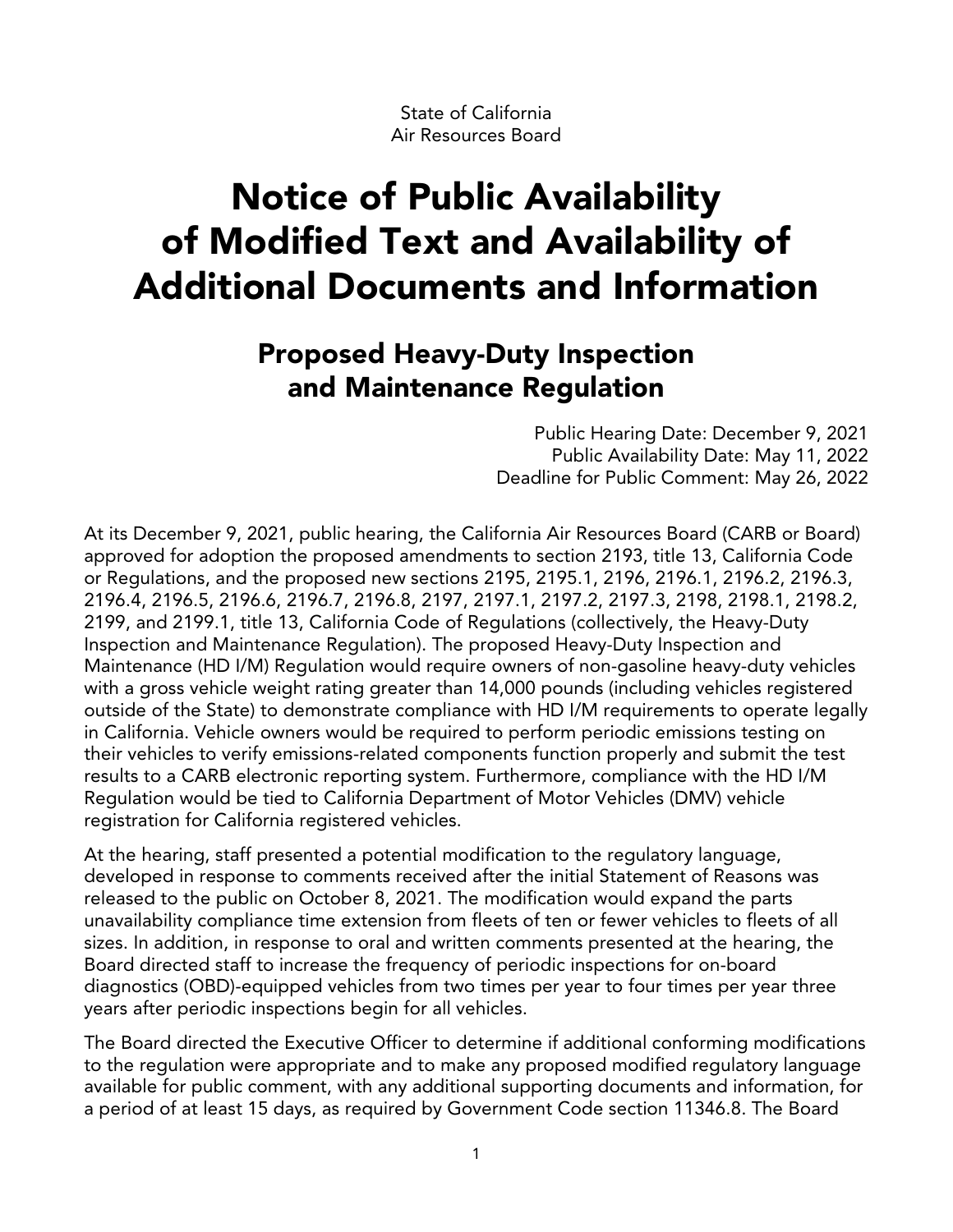further directed the Executive Officer to consider written comments submitted during the public review period and make any further modifications that are appropriate available for public comment for at least 15 days, and present the regulation to the Board for further consideration if warranted, or take final action to adopt the regulation after addressing all appropriate modifications.

 The resolution and all other regulatory documents for this rulemaking are available online at  *[HD I/M Rulemaking](https://ww2.arb.ca.gov/rulemaking/2021/hdim2021)* and at the following webpage: *[https://ww2.arb.ca.gov/rulemaking/2021/hdim2021.](https://ww2.arb.ca.gov/rulemaking/2021/hdim2021)* 

 The text of the modified regulatory language is shown in Appendices A-1.1 and B-1. The originally proposed regulatory language is shown in "normal type" because it is all new language. Deletions and additions to the originally proposed language that are made public with this notice are shown in <del>strikethrough</del> to indicate deletions and <u>underline</u> to indication . additions. For ease of readability, Microsoft Word versions titled Appendix A-1.2 and Appendix B-2 are also being provided as alternate versions for Appendices A-1.1 and B-1, respectively. The alternate versions of the proposed amendments will allow the reader to toggle between amendments in strikeout/underline and a "clean" version with amendments incorporated into the regulatory text. Appendices A-1.1 and B-1 are the authoritative versions to comply with the Administrative Procedure Act while Appendices A-1.2 and B-2 are being provided as alternate versions for increased accessibility.

 In the Final Statement of Reasons, staff will respond to all comments received on the record during the comment periods. The Administrative Procedure Act requires that staff respond to comments received regarding all noticed changes. Therefore, staff will only address comments received during this 15-day comment period that are responsive to this notice, documents added to the record, or the changes detailed in Appendices A-1.1 and B-1.

## Summary of Proposed Modifications

 The following summary does not include all modifications to correct typographical or grammatical errors, changes in numbering or formatting, nor does it include all of the non-substantive revisions made to improve clarity.

- 1. Modifications to Title Page Chapter 3.7 Heavy-Duty Inspection and Maintenance Program
	- a. Staff proposes to change the title of section 2196.1 from "HD I/M Compliance Certificate and Registration" to "HD I/M Compliance and Registration." This change is necessary for consistency with other changes made as part of this 15- day notice package, specifically, those proposed changes made as part of section 2196.1. Staff proposes to change the emphasis of section 2196.1 from how to receive a compliance certificate to how to be deemed in compliance.
- 2. Modifications to Section 2195 Applicability
	- a. In section 2195(c), staff proposes to replace "obtain a" with "ensure" and delete "certificate" to make clear that an owner of an out-of-state heavy-duty vehicle operating under an emergency order must demonstrate compliance with the HD I/M Regulation after 30 calendar days from the first day of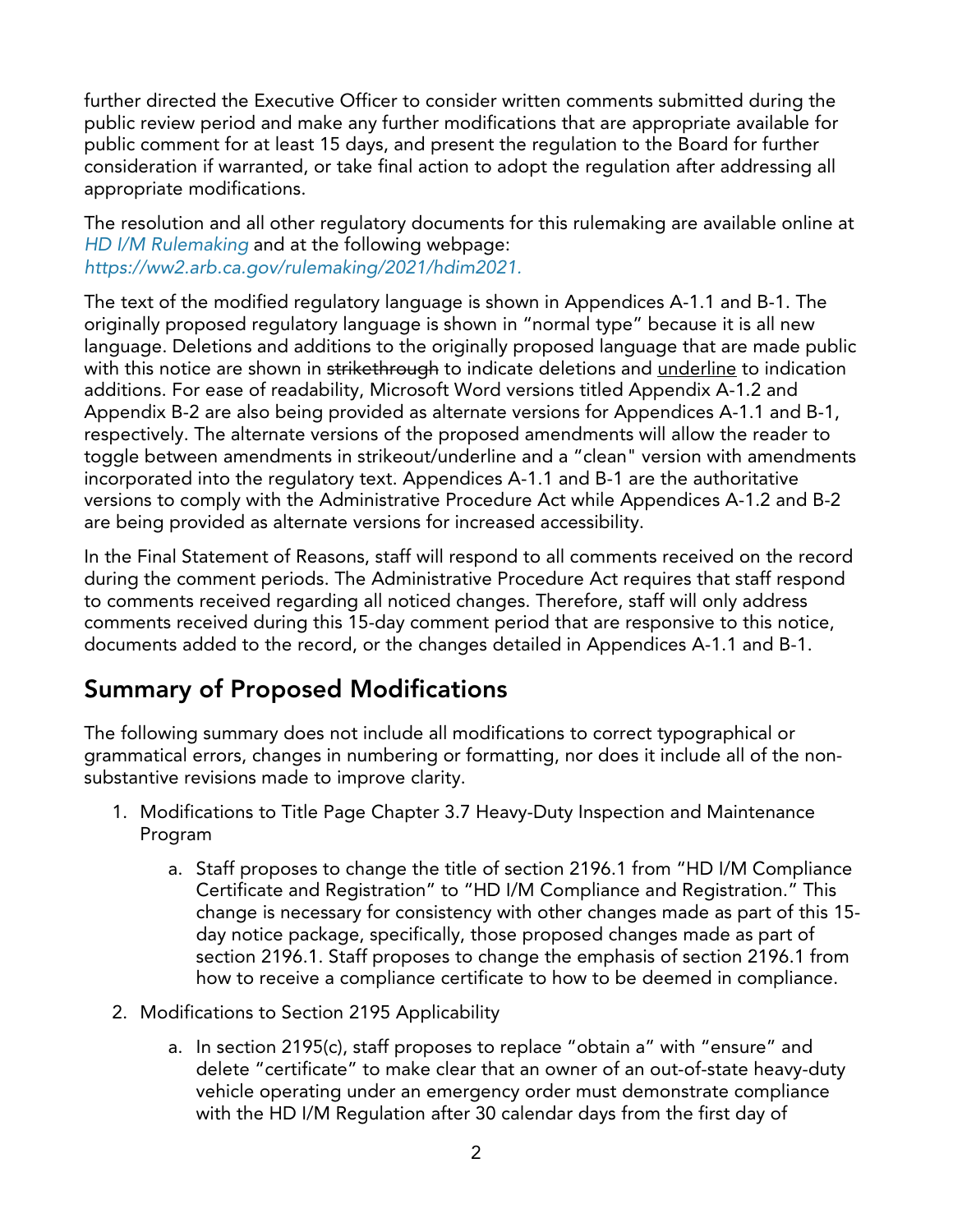operation under the emergency orders, and to remove any unintended confusion that may have been caused by referring solely to obtaining a HD I/M compliance certificate versus demonstrating compliance with the regulation as a whole.

- b. In section 2195(d), staff proposes to add "(f)" to section 2196.1 and add in section 2197.2(b), and to restructure this section to improve readability. The additions explain that the requirements to pay the HD I/M compliance fee and to report vehicle information into CARB's electronic reporting system do not become effective upon initial implementation of the HD I/M Regulation. Staff also proposes to provide additional detail regarding when the requirements of sections 2196.1(f), 2196.2, 2196.8, 2197, and 2197.2(b) shall become effective, by including conditions that the Executive Officer must determine have been satisfied before implementing each requirement. These changes are necessary to ensure that the components needed to implement each requirement such as the electronic reporting system are built, tested, and ready for use prior to implementation.
- implementation.<br>3. Modifications to Section 2195.1 Definitions
	- a. "Alternative compliance verification terminal" staff proposes to add this definition to characterize applicable freight facilities that do not have an automated system for conducting HD I/M compliance checks as of January 1, 2022. This date is intended to act as a cut-off date for facilities that do not already have this type of infrastructure in place and may fall under this definition. These facilities would be allowed to use an alternative method for HD I/M compliance checks on applicable vehicles that enter their properties, as required by the newly added section 2197(d), described later in this notice of proposed changes.
	- b. "Compliance certificate" staff proposes to delete this definition and re-insert it as "HD I/M compliance certificate" in alphabetized order. This change is necessary to distinguish this compliance certificate from other types of compliance certificates issued under other CARB regulations.
	- c. "Compliance deadline" staff proposes to add "quarterly compliance deadline" as sub-definition (3) within this definition to align with the Board's direction at its December 9, 2021, hearing to increase the periodic emissions testing frequency from two times per year to four times per year for OBD- equipped vehicles, as described in newly added subsections 2196.1(d)(2) and  $2196.1(d)(3)$ .
	- 2196.1(d)(3). d. "Compliance year" staff proposes to add language to this definition to illustrate how the month within a compliance year is defined (i.e., if the compliance year start date is in June, month three of the compliance year is September). The month within a compliance year is important in determining a vehicle's compliance deadline.
	- e. "Five-Day pass" staff proposes to add to this definition that the five-day pass is a special pass to operate without the Executive Officer deeming the vehicle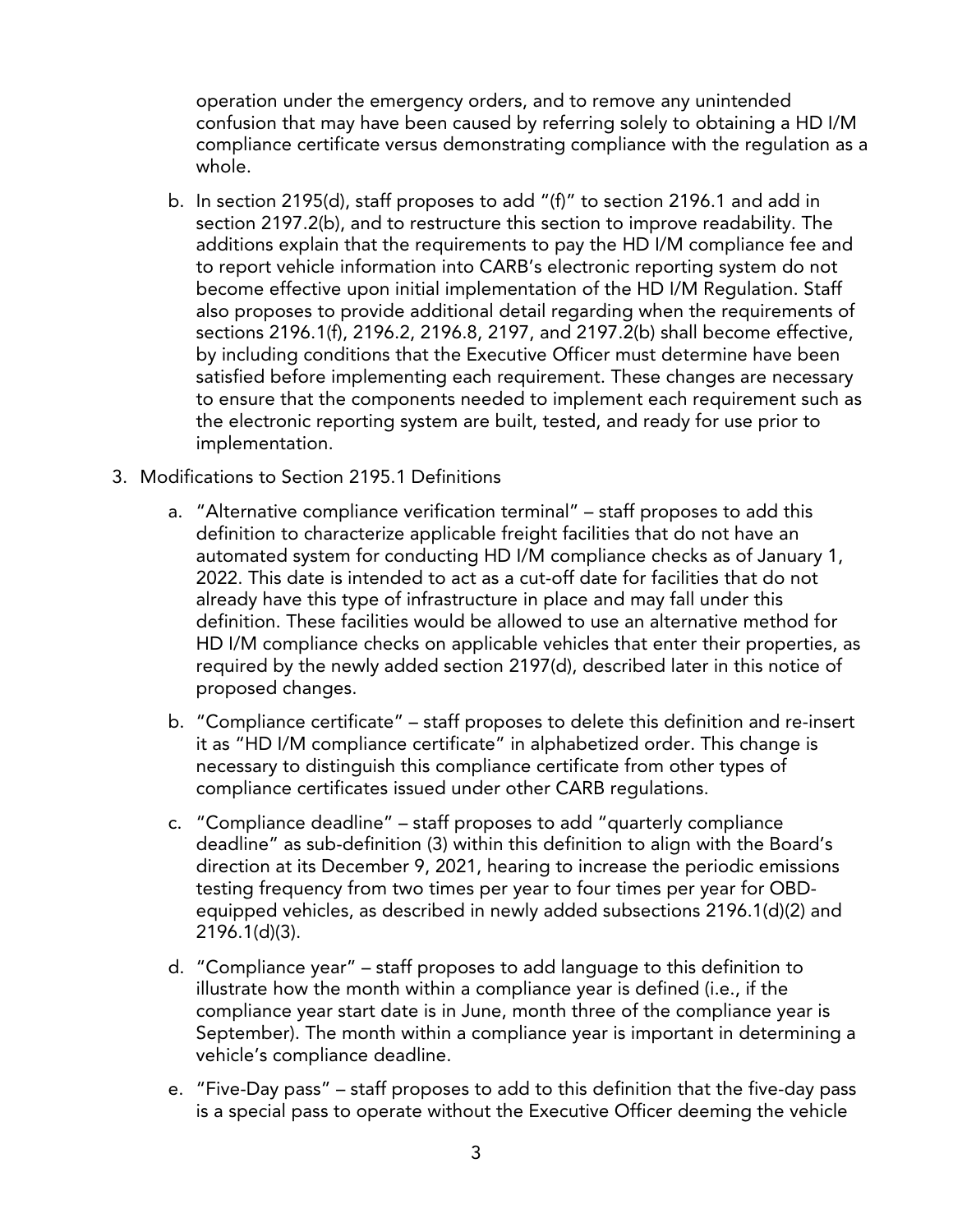compliant with the HD I/M Regulation. Consistent with other changes in the regulation related to demonstrating compliance with the regulation, the five- day pass is now defined in terms of compliance rather than in terms of issuance of a compliance certificate. Staff also proposes to make it clear that this pass would be obtained through the electronic reporting system associated with this HD I/M Regulation.

- f. "HD I/M compliance certificate" staff proposes to add this revised definition of "compliance certificate" to distinguish this compliance certificate from other types of compliance certificates issued under other CARB regulations. Staff also replaced "in state" with "California" to make it clear which state this compliance certificate is applicable for.
- g. "Independent marine terminal" staff proposes to add "marine" and delete "An independent marine terminal has all the responsibilities of a terminal and a seaport" to remain consistent with other definitions referenced in this regulation and to improve clarity. Furthermore, as stated in the non-substantive comments, this definition was also moved as a sub-definition under "Seaport Facility" as these definitions are related to each other.
- h. "Issuance" staff proposes to delete this definition because the term "issuance" as referred to in the regulation is used only to convey its common usage, and thus, is not necessary.
- i. "On-Board Diagnostics (OBD)" staff proposes to add the word "system" because the definition provided is for the OBD system, not OBD in general. Staff also proposes to restructure the formatting of this definition with the following edits: Staff added "any of the following" to the definition because an OBD system must be certified to any but not all of the referenced regulatory sections. Staff also added "of this definition" to subbullet four to clarify that this provision is referencing numbers one through three within this definition and not something elsewhere.
- j. "Payment" staff proposes to delete this definition because the term "payment" as referred to in the regulation is used only to convey its common usage, and thus, is not necessary.
- k. "Provisional compliance certificate" staff proposes to add "HD I/M" before "compliance certificate" for consistency with revised definition of "compliance certificate" as described in 3.f. above, and to add "HD I/M compliance" before "certificate" for terminology consistency. Staff also made other minor text revisions to better describe the purpose of the HD I/M provisional compliance certificate. Staff removed "one-time" from the compliance extension allowance in this definition to be consistent with proposed modifications to section 2196.8 to allow vehicles to receive more than one compliance extension, if approved by the Executive Officer. This latter change is needed in case an unexpected parts unavailability delay lasts longer than a vehicle's compliance window, thus necessitating a need to have provisions that allow for additional extensions. Furthermore, staff also proposes to add the word "full" between the words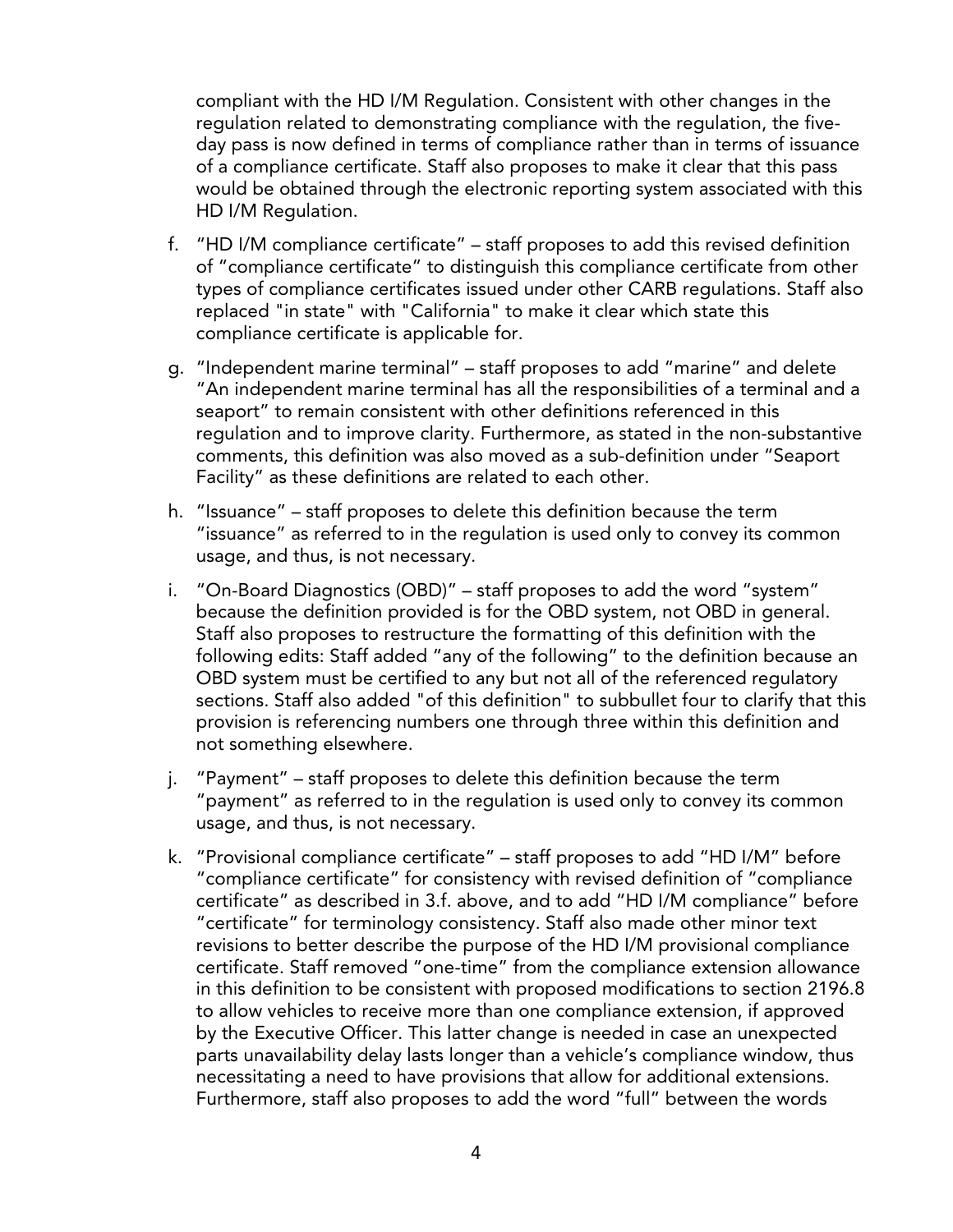"demonstrating" and "compliance" to denote that although vehicles may not have to meet all the compliance requirements specified in section 2196.1 due to an unavailability of parts to adequately repair the vehicle, applicable vehicles and vehicle owners still must meet the compliance requirements specified in section 2196.8(c).

- l. "Roadside emissions monitoring device" staff proposes to edit this definition because roadside emissions monitoring devices include more than just emissions sampling systems. Such devices may measure tailpipe exhaust emissions, but they may also collect other emissions related and/or other vehicle identification information from vehicles that pass through these systems.
- m. "Seaport Facility" staff proposes to remove the word "operational" to remain consist with the previously defined term, "seaport." Additionally, staff proposes to delete the phrase "marine terminal operator" and replace it with the term "Marine or seaport terminal," to remain consistent with the defined term in the proposed regulation text, and remove any confusion caused by using undefined terms. These modifications do not alter any requirements previously established in section 2197 where the definitions are used.
- n. "Tier 1, 2, and/or Tier 3 engine" staff proposes to add this definition because these terms are used in section 2196.6(b) associated with the opacity standards for off-road engines that may be used in on-road vehicles under special circumstances.
- o. "Tier 4 engine" staff proposes to add this definition because the term is used in section 2196.6(b) associated with the opacity standards for off-road engines that may be used in on-road vehicles under special circumstances.
- 4. Modifications to Section 2196 Owner and Operator Requirements
	- a. In section 2196(a)(1), staff proposes to delete "Obtain a valid compliance certificate, as required under" and "and be able to present the certificate during inspections" and replace with "Maintain compliance with the HD I/M Regulation as specified in." These changes are necessary to make clear that vehicle owners are responsible for demonstrating compliance with the HD I/M Regulation as specified in section 2196.1 to legally operate in California. Furthermore, these modifications are intended to emphasize a vehicle owner's requirement to demonstrate compliance rather than only their requirement to obtain a HD I/M compliance certificate.
	- b. In section 2196(e), staff proposes to delete "compliance certificate, provisional compliance certificate" and add ", if applicable,". These changes are necessary because the types of documents the HD I/M Regulation would require to be presented as part of an enforcement inspection may vary based on circumstances of the inspection. Further, as not all vehicles operating on the road would be associated with a separate hiring entity, the "if applicable" language was added because only trucks operating under a hiring entity would need to provide such documentation.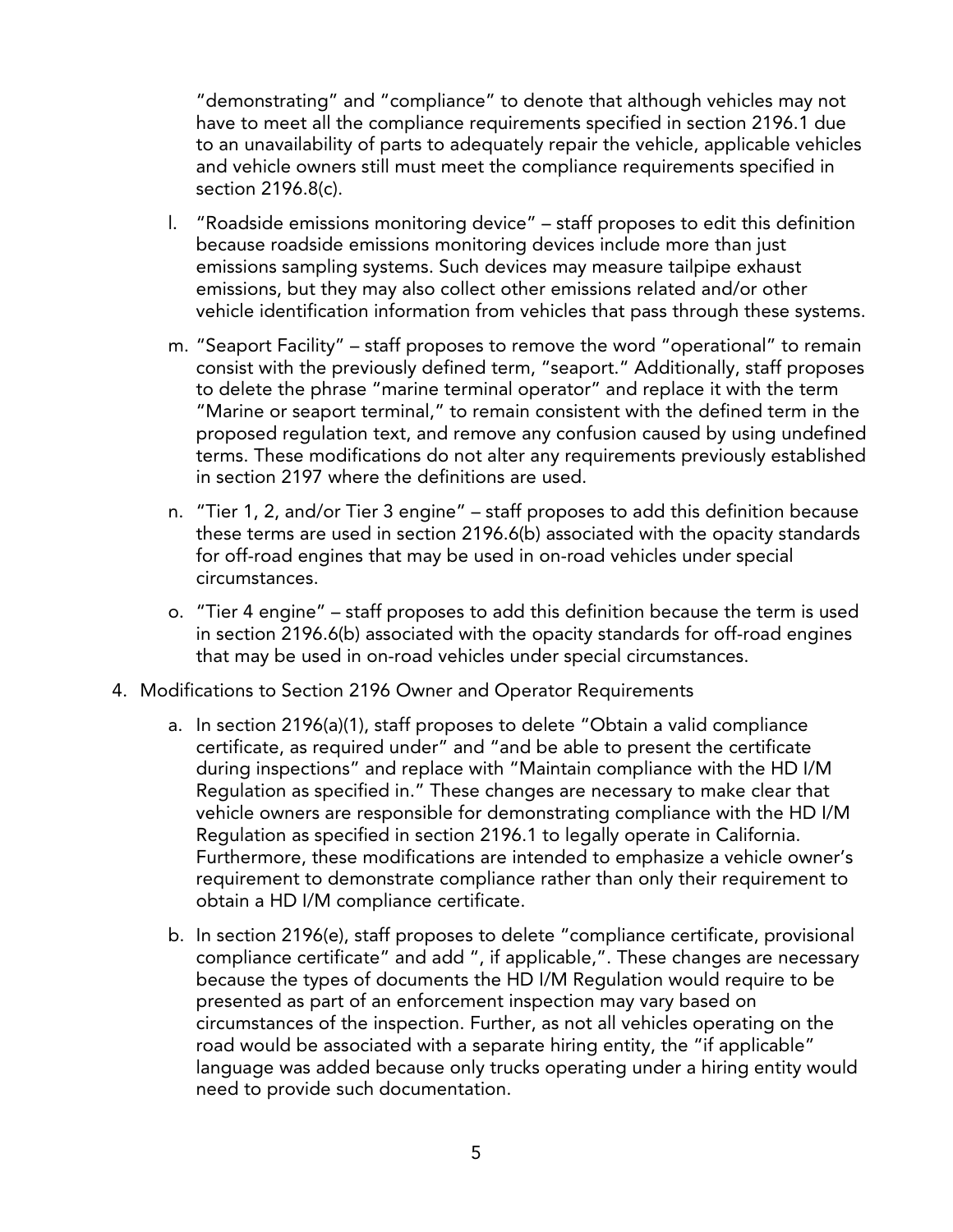- 5. Modifications to Section 2196.1 Compliance Certificate and Registration
	- a. In section 2196.1, staff proposes to change the title to "HD I/M Compliance and Registration" to be consistent and align with other changes made as part of this 15-day notice package specifically, those proposed changes made as part of section 2196.1 that change the emphasis of section 2196.1 from how to receive a compliance certificate to how to be deemed in compliance.
	- b. In section 2196.1(a), staff proposes to replace "to" with "through" because owners must demonstrate compliance by meeting the requirements inclusive of section 2196.1(b)(1) through (b)(5); and to delete the phrase "to receive a compliance certificate." These changes are necessary because vehicle owners are responsible for demonstrating compliance with the requirements in this HD I/M Regulation to legally operate in California. Furthermore, these modifications are intended to emphasize a vehicle owner's requirement to demonstrate compliance rather than only their requirement to obtain a HD I/M compliance certificate.
	- certificate.<br>c. In section 2196.1(a)(1), staff proposes edits to clearly state that the vehicle owner has a responsibility to demonstrate compliance with the requirements established within 2196.1(b). Furthermore, these modifications are intended to emphasize a vehicle owner's requirement to demonstrate compliance rather than only their requirement to obtain a HD I/M compliance certificate.
	- d. In section 2196.1(a)(2), staff proposes edits to clearly state the compliance demonstration requirements of the vehicle owner when they purchase a new motor vehicle and to emphasize a vehicle owner's requirement to demonstrate compliance rather than only their requirement to obtain a HD I/M compliance certificate.
	- certificate. e. In section 2196.1(b), staff proposes edits to emphasize the Executive Officer's determining the compliance status of a vehicle with respect to the HD I/M Regulation rather than the Executive Officer's issuing a HD I/M compliance certificate. Further, staff proposes to provide a timeframe for which action from the Executive Officer will occur to provide clarity to this decision-making process.
	- f. In section 2196.1(c), staff proposes edits to specify the action the Executive Officer may take with respect to determining the compliance status of a vehicle upon the referee identifying inspection incompatibilities. Furthermore, these edits intend to remove any confusion between the Executive Officer's action of determining a vehicle's compliance status with respect to the HD I/M Regulation and the action of a vehicle owner obtaining their compliance certificate for the purposes of proving their compliant status for other entities subject to this regulation such as freight contractors and freight brokers.
	- g. In section 2196.1(d), staff proposes to restructure the section to incorporate Board-directed changes to the periodic vehicle emission testing frequencies in staff's original proposal presented at the December 9, 2021, hearing, and as described in [Resolution 21-29.](https://ww2.arb.ca.gov/sites/default/files/barcu/board/res/2021/res21-29.pdf) Staff proposes to add a new subsection (2) to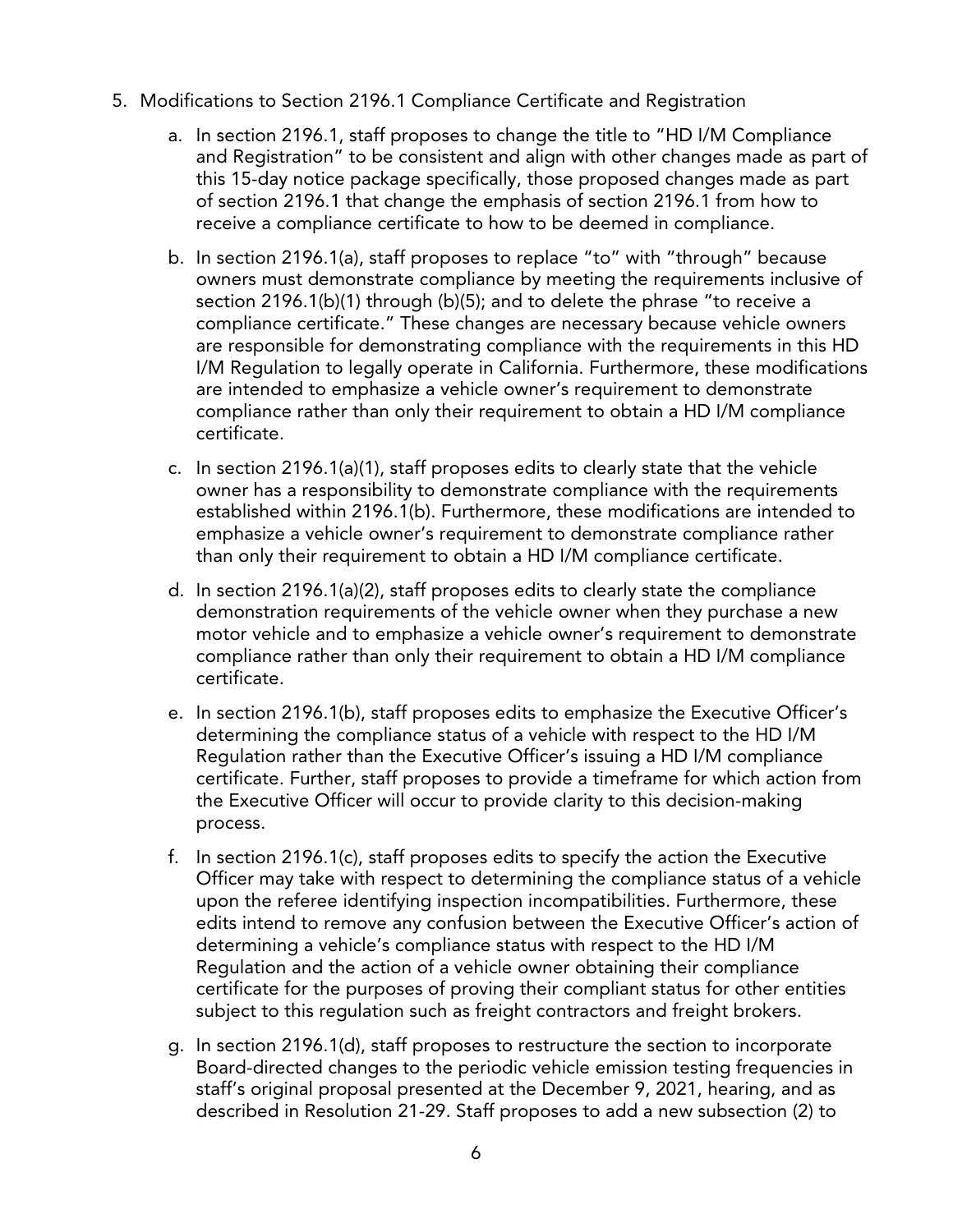specify that vehicles will be subject to semi-annual (twice per year) testing upon the implementation of the periodic emission testing requirements. Motorhomes and agricultural vehicles would still only be subject to annual inspections as staff originally proposed, as now covered in subsection (1). Furthermore, staff proposes to add a new subsection (3) to increase the periodic testing frequency from two times year to four times per year for OBD-equipped vehicles three years after the effective date of the periodic vehicle emission testing requirements in section 2196.2. This change is necessary to implement the Board's direction at its December 9, 2021, hearing to increase the frequency of data collection from OBD-equipped vehicles after significant test data has been collected following the initial implementation of periodic inspections. The Board directed the increased testing frequency for OBD-equipped vehicles because it will provide additional emission reductions and public health benefits. The increased testing frequency applies to OBD-equipped vehicles. Staff anticipates the availability of HD I/M testing devices that can transmit test data from OBD- equipped vehicles to CARB via telematics, thus providing a streamlined test method for owners of OBD-equipped vehicles.

- h. In section 2196.1(e), staff proposes edits to emphasize the Executive Officer's determining the compliance status of a vehicle with respect to the HD I/M Regulation rather than the Executive Officer's issuing a HD I/M compliance certificate, and to clarify the length of time a vehicle is deemed compliant. In addition, edits are proposed in the example provided to make it clear the example is for a vehicle subject to semiannual testing (as opposed to annual or quarterly).
- quarterly).<br>i. In section 2196.1(e)(1), staff proposes edits to emphasize the Executive Officer's determining the compliance status of a vehicle with respect to the HD I/M Regulation rather than the Executive Officer's issuing a HD I/M compliance certificate, and to clarify the length of time a vehicle is deemed compliant.
- j. In section 2196.1(f), staff proposes edits to make clear that the vehicle owner would be required to pay the compliance fee the first time the owner demonstrates compliance for the vehicle in a given compliance year.
- 6. Modifications to Section 2196.6 Smoke Opacity Standards
	- a. In section 2196.6(b), staff proposes the following changes to the opacity standards for on-road vehicle with off-road engines used as motive power.
		- i. Change the order of the standards from descending order to ascending order to be consistent with the opacity standards for on-road engines in 2196.6(a).
		- ii. Revise sentence structure to be consistent with sentence structure in 2196.6(a).
		- iii. Require off-road engines certified with a diesel particulate filter (DPF) or retrofitted with a Level 3 verified diesel emission control strategy (a VDECS) to meet a five percent opacity standard. This change is necessary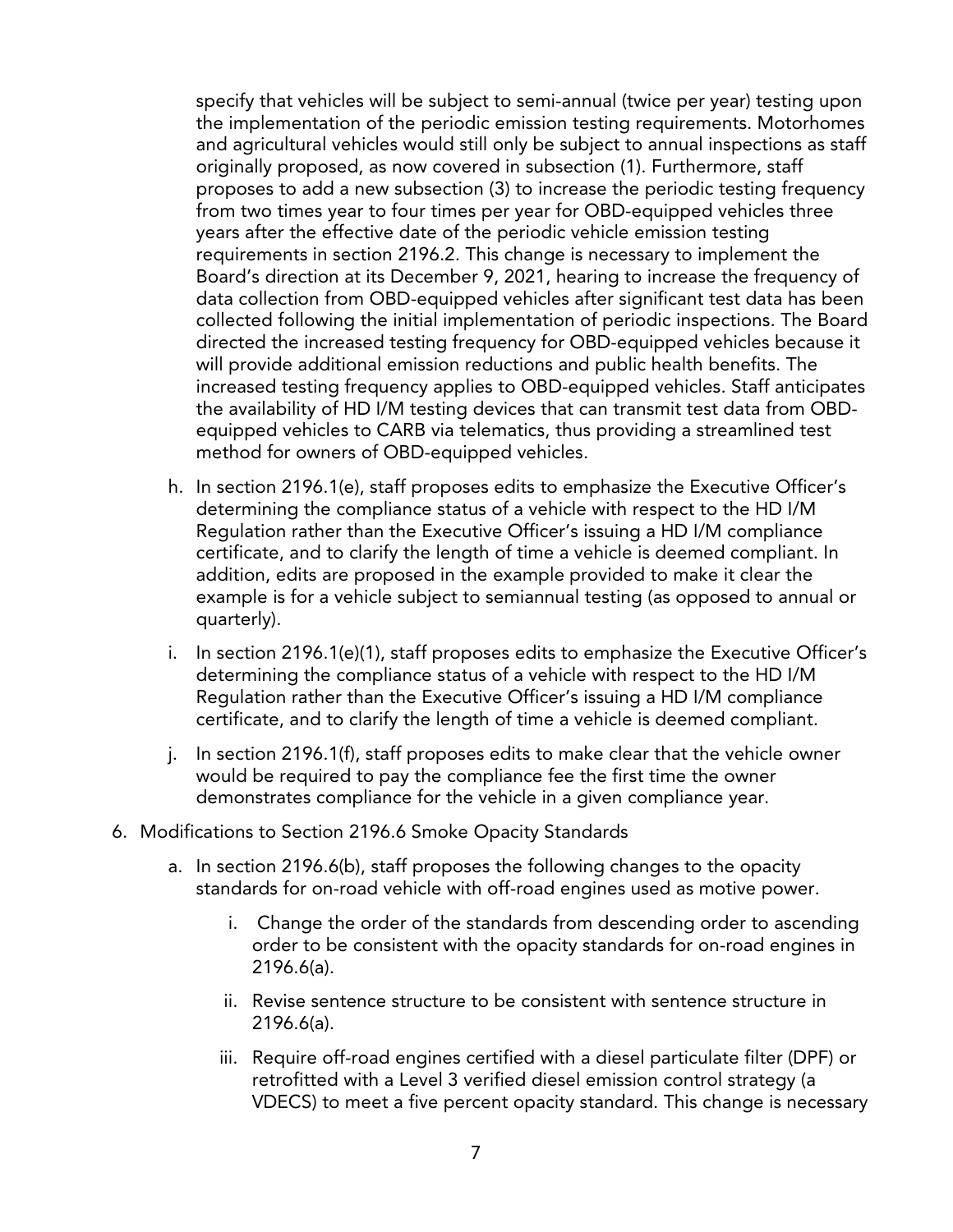to recognize that off-road engines equipped with the highest-efficiency exhaust aftertreatment technology (i.e., a DPF) have lower smoke opacity than engines without the highest-efficiency exhaust aftertreatment systems. Recent CARB testing off-road engines demonstrated that when properly maintained, DPF-equipped off-road engines consistently measure at smoke opacity levels less than five percent. A five percent opacity limit is necessary to identify DPF-equipped engines that have a mal-maintained or mal-functioning DPF and that require repairs to be deemed compliant with the HD I/M Regulation. Based on the demonstrated technical feasibility of DPF-equipped off-road engines to meet the 5 percent opacity standard, staff modified the opacity standards for off-road engines used in on-road vehicles to align with the same standard as their on-road engine counterparts. CARB's "Off-Road Engine Opacity Testing Effort and Summary of Results" summarizes this recent testing effort and its results and is hereby added to the rulemaking record via this notice of proposed changes in the "Additional Documents Added to the Record" section.

- 7. Modifications to Section 2196.7 Referee Services
	- a. In section 2196.7(d), staff proposes to add "for HD I/M compliance and" after "vehicle" because the referee is performing an inspection to determine compliance with the HD I/M Regulation, and is not limited to only looking for tampering or whether emission control components are defective. For example, if a vehicle still has an outstanding enforcement action as specified in section 2196.1(b)(4), the referee will identify the vehicle as not being compliant with the requirements of this regulation. Such a determination goes beyond simply looking for vehicle tampering or defective parts.
	- b. In section 2196.7(d), staff proposes to add 2196.7(d)(4) to the enumerated list of tasks that the referee may include as part of the referee inspection. This change is necessary because the referee may also verify that the vehicle owner has met the compliance conditions specified in section 2196.1(b) when making a determination regarding vehicle compliance. The compliance conditions in section 2196.1(b) include payment of the compliance fee, reporting owner and vehicle information to CARB, demonstrating compliance via submission of a passing compliance test, not having any outstanding enforcement actions on the applicable vehicle, and not having any emissions or OBD-related recalls on the applicable vehicle.
	- c. In section 2196.7(e), staff proposes to add language to specify to whom the referee is making a recommendation (the Executive Officer) for deeming a vehicle in or out of compliance with the HD I/M Regulation. Furthermore, staff added the compliance determination criteria of section 2196.1(b) as part of the criteria used by the referee when making their compliance recommendation for the reasons detailed above in the modifications made within section 2196.7(d). Staff have also conformed the criteria specified in (e) to the changes made in the grammatical structure of sections 2916.3 and 2196.4.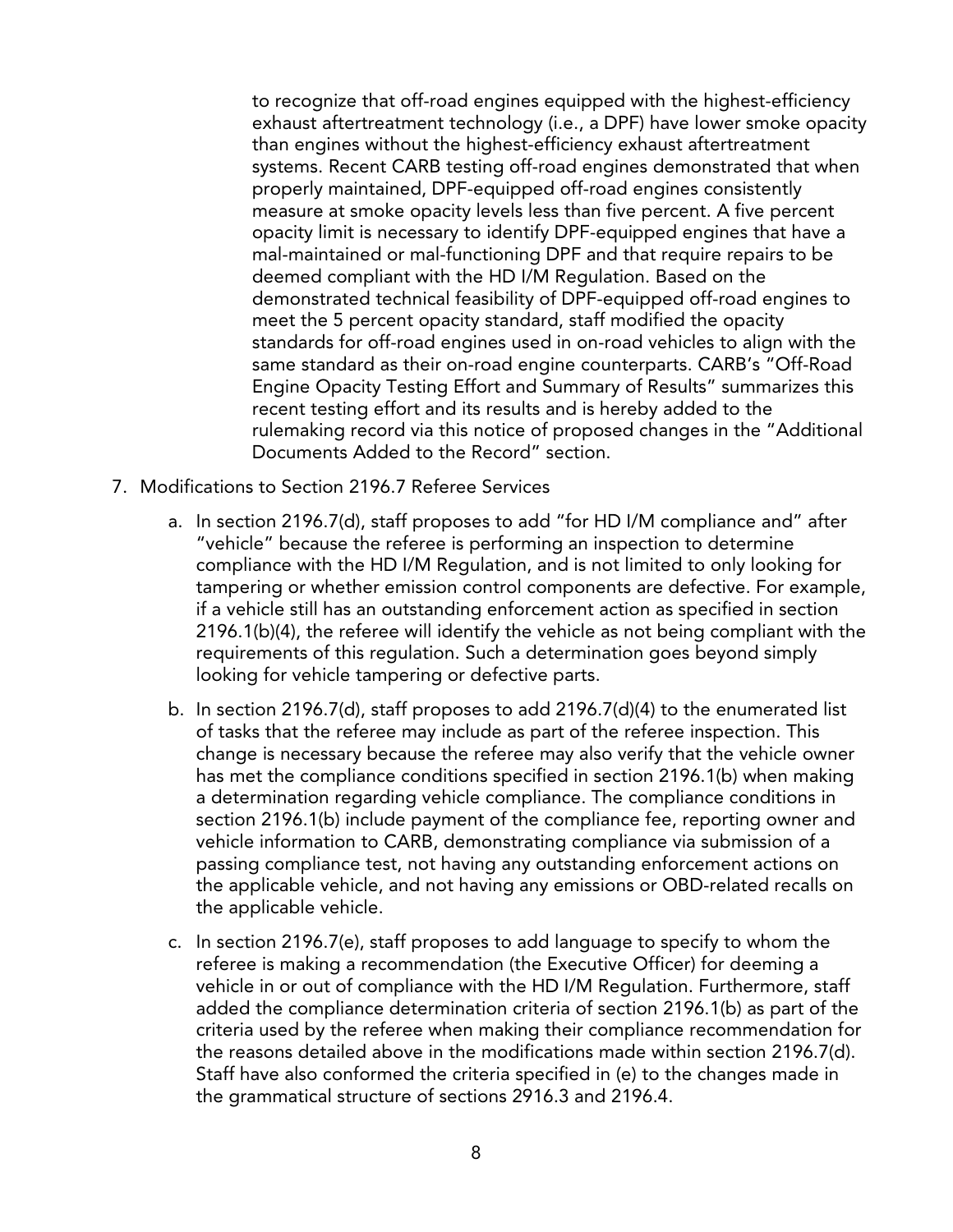- 8. Modifications to Section 2196.8 Parts Unavailability Compliance Time Extension
	- a. In section 2196.8(a), staff proposes to delete "of a fleet of ten or fewer vehicles" to remove the condition that the compliance extension is only available to fleets of ten or fewer vehicles, and to add the word "time" between "compliance" and "extension." The first change is necessary to allow fleets of all sizes to request a compliance time extension due to a lack of parts available to make required emissions-related repairs. Stakeholder comments during the 45-day comment period reflected that parts unavailability due to significant supply chain disruptions would impact all fleets, not just smaller fleets. For example, during the recent pandemic, all fleets, regardless of size, are experiencing difficulties in obtaining certain replacement parts that have resulted due to manufacturing and supply chain issues. The second change is necessary the compliance extension offers additional time to bring a vehicle into full HD I/M compliance.
	- b. In section 2196.8(b), staff proposes to add the word "time" between "compliance" and "extension" to be consistent with the change cited in a. above. Staff also proposes to correct the mis-referenced section "2197.2(h)" to "2197.2(i)." Further, staff removed the language "by the compliance deadline" as the intent of the compliance time extension provision is to allow an extension request to be made when a vehicle owner is trying to demonstrate compliance but is prevented from doing so by parts unavailability. In this situation, efforts to come into compliance may extend to after a vehicle's compliance deadline has come and gone.
	- c. In section 2196.8(c), staff proposes to make the following changes:
		- i. Delete the word "one-time" to remove the restriction that a compliance extension shall be granted one-time only per vehicle, and move surrounding language regarding the actions of the Executive Officer to subsection (d) to delineate the responsibilities of the referee versus those of the Executive Officer. Removing "one-time" is necessary to allow vehicle owners to apply for multiple compliance time extensions, as needed, if parts shortages due to disruptions in the supply chain continue for extended periods. For example, if a parts shortage were to last for a year due to unforeseen circumstances, without this proposed change, a vehicle owner would be unable to operate their vehicle once their first compliance deadline passes. By allowing a compliance extension to be reapplied for and granted if determined there is merit, it allows a reassessment to be made as to whether or not the parts have become available since the last compliance extension was granted. Staff also proposes other minor text changes for consistency and clarity.
		- ii. Delete requirements limiting the compliance time extension to small fleets and limiting the extension to only once per vehicle due to the reasons described above in section 2196.8, and renumber the remaining requirements accordingly.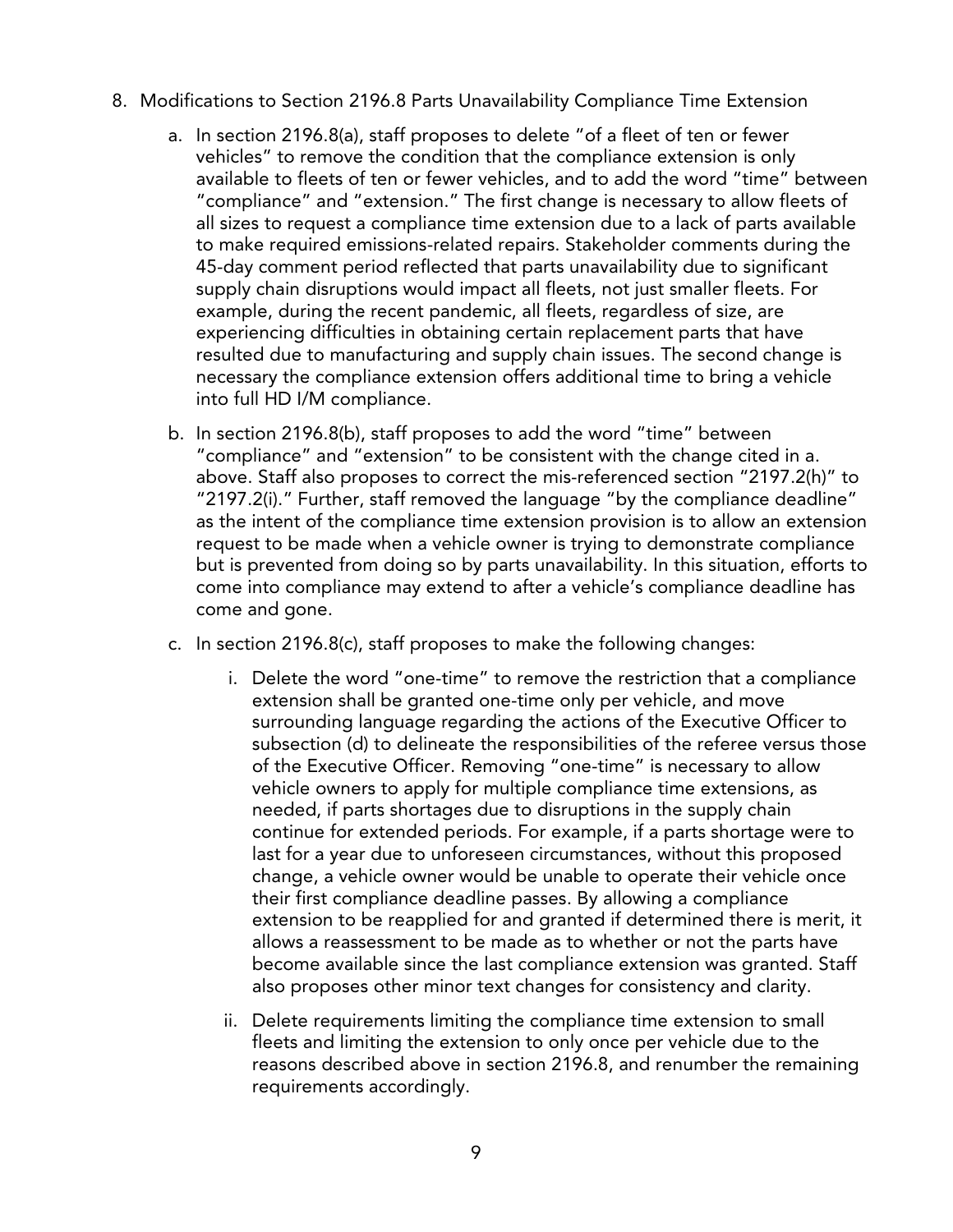- iii. Edit language in newly renumbered requirement (4) to be consistent with other changes in section 2197.2(i), as described later in this notice of proposed changes.
- d. In section 2196.8(d), staff proposes to revise language to delineate the Executive Officer's responsibilities from those of the referee and to make clear that the Executive Officer may grant a compliance time extension following the recommendation of the referee, and to include the criteria upon which they will base the decision. Furthermore, the section was restructured to mention the issuance of a provisional compliance certificate at the end of the sentence to describe what the vehicle owner shall expect to receive following an approved compliance time extension request.
- 9. Modifications to Section 2197 Freight Contractor, Broker, and Applicable Freight Facility Requirements
	- a. In section 2197(c), staff proposes to delete "either" and add "adhere to one of the following requirements each calendar year, and maintain records as outlined 2197.3(d)(1)" because they must select only one of the options that apply to them and maintain an attestation record of their selection to ensure proper compliance verification is being followed. This attestation recordkeeping requirement is needed to provide CARB a mechanism to know what compliance option the freight facility chose to comply with and to inform CARB whether records of non-compliant vehicles should be expected for a given calendar year.
	- b. In section 2197(c)(1), staff proposes to include "for each incoming vehicle at the time of entry" because vehicles must be compliant upon entry to these facilities. Staff also proposes to delete "for each vehicle" to avoid redundancy.
	- c. In section 2197(c)(2), staff proposes to clarify that the recordkeeping requirements for freight facilities choosing to comply with the option of tracking non-compliant vehicles coming onto their facility can be found in section 2197.3(d)(2). This change was needed to differentiate the recordkeeping requirements in section 2197.3(d)(1) that apply to all freight facilities with the recordkeeping requirements in section 2197.3(d)(2) that only apply to facilities choosing to comply by recording non-compliant vehicles.
	- d. In section 2197(d), staff proposes to add language allowing alternative compliance verification terminals to verify compliance on at least an annual basis as an alternative to the requirements outlined in 2197(c). These entities utilize various non-automated methods to allow for the verification of vehicle compliance on an annual basis. With the inclusion of this provision, these terminals would continue to have the option to utilize their current processes to verify compliance as required under HD I/M, as they do under other existing CARB regulations. Thus, the proposed language would make the compliance verification method these facilities use consistent with their processes in other CARB regulations. As with facilities that comply with the compliance verification requirements through an option in section 2197(c), alternative compliance verification terminals meeting the compliance verification requirements through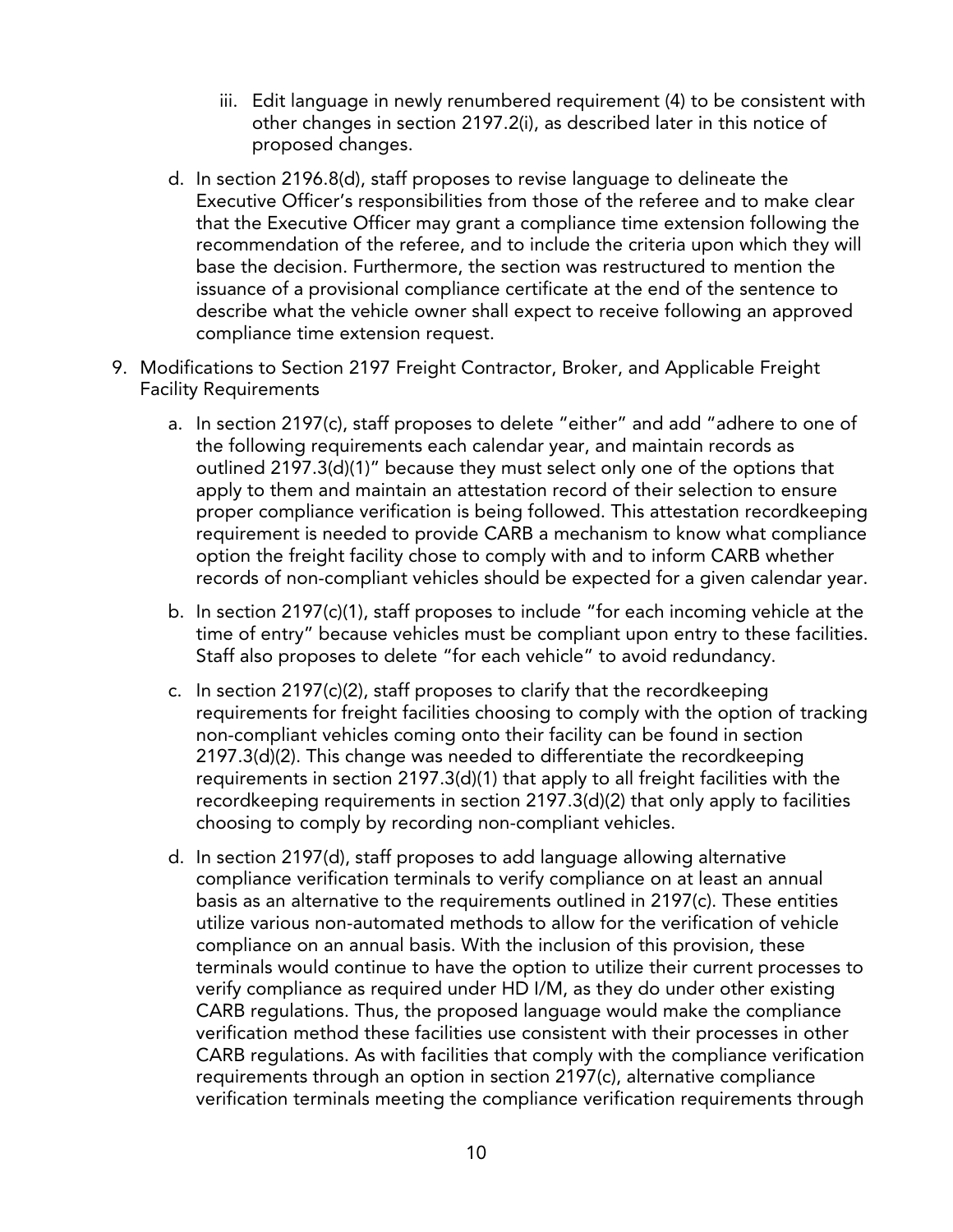section 2197(d) would still have a recordkeeping requirement to attest to which compliance option they are adhering to. This record keeping requirement is necessary to provide CARB a mechanism to know what compliance option the freight facility has chosen to meet for the given calendar year.

- e. In section 2197(e), staff proposes to add language to ensure that applicable freight facilities, including alternative compliance verification terminals, would not be required to verify compliance for vehicles delivering final goods or services onto their property, e.g., computer paper to port offices. The proposed change reflects CARB's response to 45-day comments received from stakeholders asked whether every vehicle that enters the facility would be subject to the recordkeeping requirements.
- 10.Modifications to Section 2197.1 HD I/M Tester Requirements
	- a. In section 2197.1(a), staff proposes to add "has satisfied (1) through (3) below" to specify that all three items need to be completed to receive a HD I/M tester credential.
	- b. In section 2197.1(b)(2)(A), staff proposes modifications to the training options that can be taken to meet the requirements of the HD I/M tester training requirements, and to change the word "may" to "shall" to note that this is required. To be consistent with the current tester requirements within the Periodic Smoke Inspection (PSIP) Regulation, staff added a provision that allows any CARB-approved course beyond the California Council on Diesel Education and Technology (CCDET) I course option to count as an acceptable replacement for the opacity module. Further, staff is proposing to only allow these alternative test options only up until the requirement for periodic testing takes effect. The PSIP Regulation sunsets upon the implementation of the periodic inspection requirements; thus, any training requirements associated with the PSIP Regulation would sunset as well. Thus, for consistency, staff is proposing to no longer allow use of the current PSIP Regulation training upon the start of periodic testing.
	- c. In section 2197.1(b)(4)(A), staff proposes to remove language pertaining to the challenge exam offered for the Visual Inspections Methods Module. Considering this is a first of its kind regulation for HD vehicles, staff believes it is critical to ensure all potential testers take the required training. In addition, removing this section will allow for more flexibility in how the training course can be conducted and how potential testers can demonstrate their knowledge and experience.
- 11.Modifications to Section 2197.2 Reporting Requirements
	- a. In section 2197.2(a)(2), which states that a violating the reporting requirements may cause a vehicle to be out of compliance, staff proposes to change the emphasis from receiving a compliance certificate to being deemed in compliance. Staff also proposes to add "one or more" to provide specificity on which enforcement violations may result in the Executive Officer revoking a vehicle's HD I/M compliant status or refusing to deem a vehicle in compliance.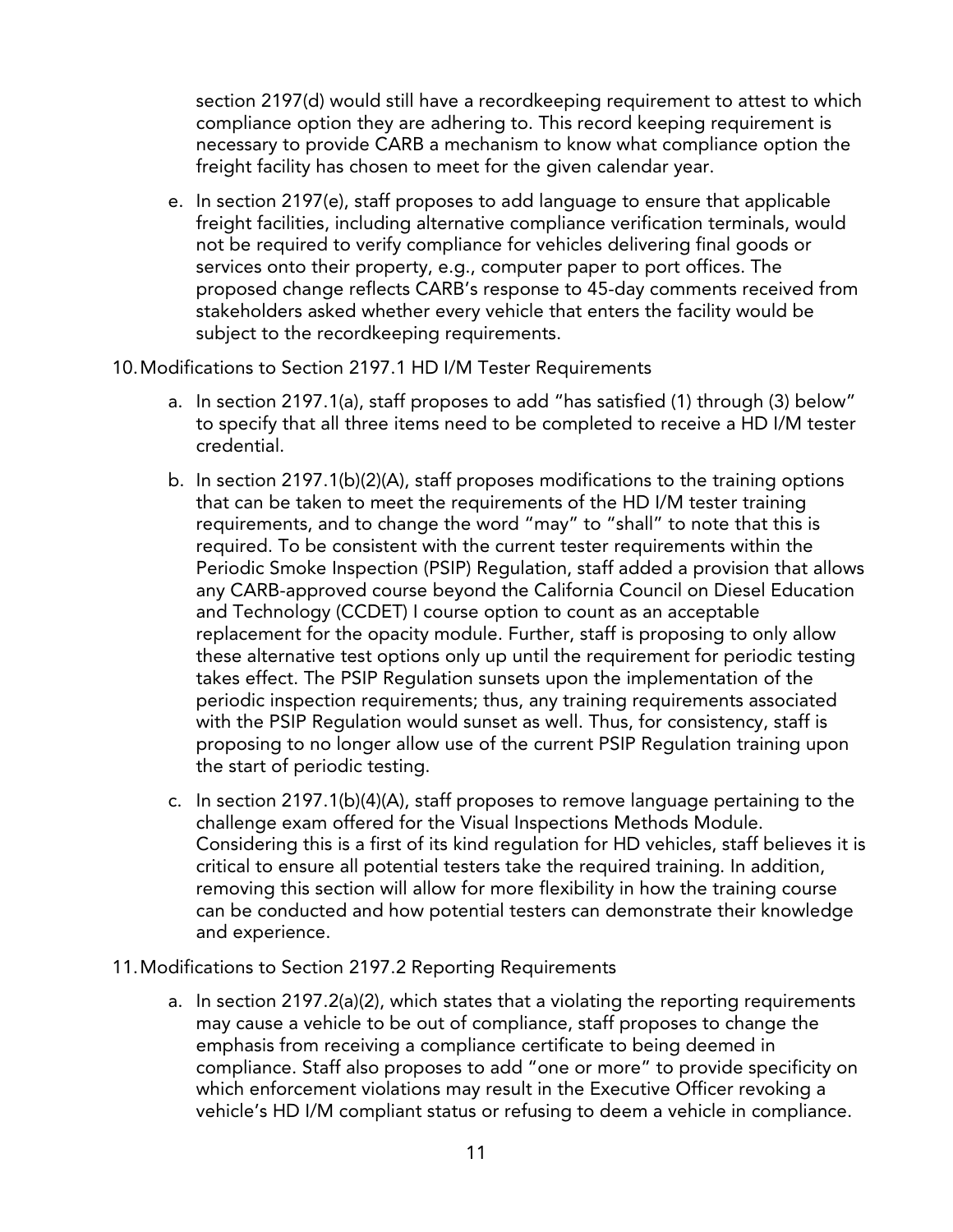- b. In section 2197.2(b)(3)(B), staff proposes to delete "and each vehicle within the fleet has a current, valid compliance certificate." Staff is proposing this change to remove redundancy from this section as the requirements for each vehicle to be compliant with the regulation and for each vehicle to have a compliance certificate were redundant. Further, staff proposes to provide a timeframe for which action from the Executive Officer will occur to provide clarity to this decision-making process.
- c. In section 2197.2(i), staff proposes to make the following changes:
	- i. Change "three repair shops" to "one repair facility" to reduce the number of required repair facilities a vehicle owner must contact when applying for a parts unavailability time extension as allowed in section 2196.8. This change is necessary to acknowledge that if parts are unavailable due to supply chain disruptions, it is unlikely that contacting additional repair facilities would enable vehicle owners to locate necessary parts. The original requirement to contact three facilities could have become overly burdensome to both vehicle owners and repair shops in times of widespread parts unavailability.
	- ii. Change the term "shop" to "facility" in this section to be consistent with terminology used throughout the regulation.
	- iii. Removed the "initial" and "no later than seven business days" from section 2197.2(i)(7) to allow vehicle owners sufficient time to finish in- progress deliveries and reach a repair facility for diagnosis of the vehicle malfunction, which may take longer than the originally proposed seven days.
- 12.Modifications to Section 2197.3 Recordkeeping Requirements
	- a. In section 2197.3(b)(1)(A), staff proposes changes to explain freight contractors will need to retain copies of HD I/M compliance certificates that are current at the time the vehicle is dispatched. The previous wording indicated that certificates would have to remain current and valid through the retention period, which would not always be feasible.
	- b. In section 2197.3(c)(1)(A), staff proposes changes to explain that freight brokers will need to retain copies of HD I/M compliance certificates that are current at the time the vehicle is dispatched. The previous wording indicated that certificates would have to remain current and valid through the retention period, which would not always be feasible.
	- c. In section 2197.3(d), staff proposes to restructure this section and delete "for each vehicle for which compliance has not been verified, as specified in section 2197(c)" to reflect that there are records other than non-complaint vehicle information they will be required to maintain, such as the compliance verification option the freight facility selects for the given calendar year, as noted in section 2197(c) and section 2197(d). This change is needed for the overall readability due to the restructuring of section 2197.3(d).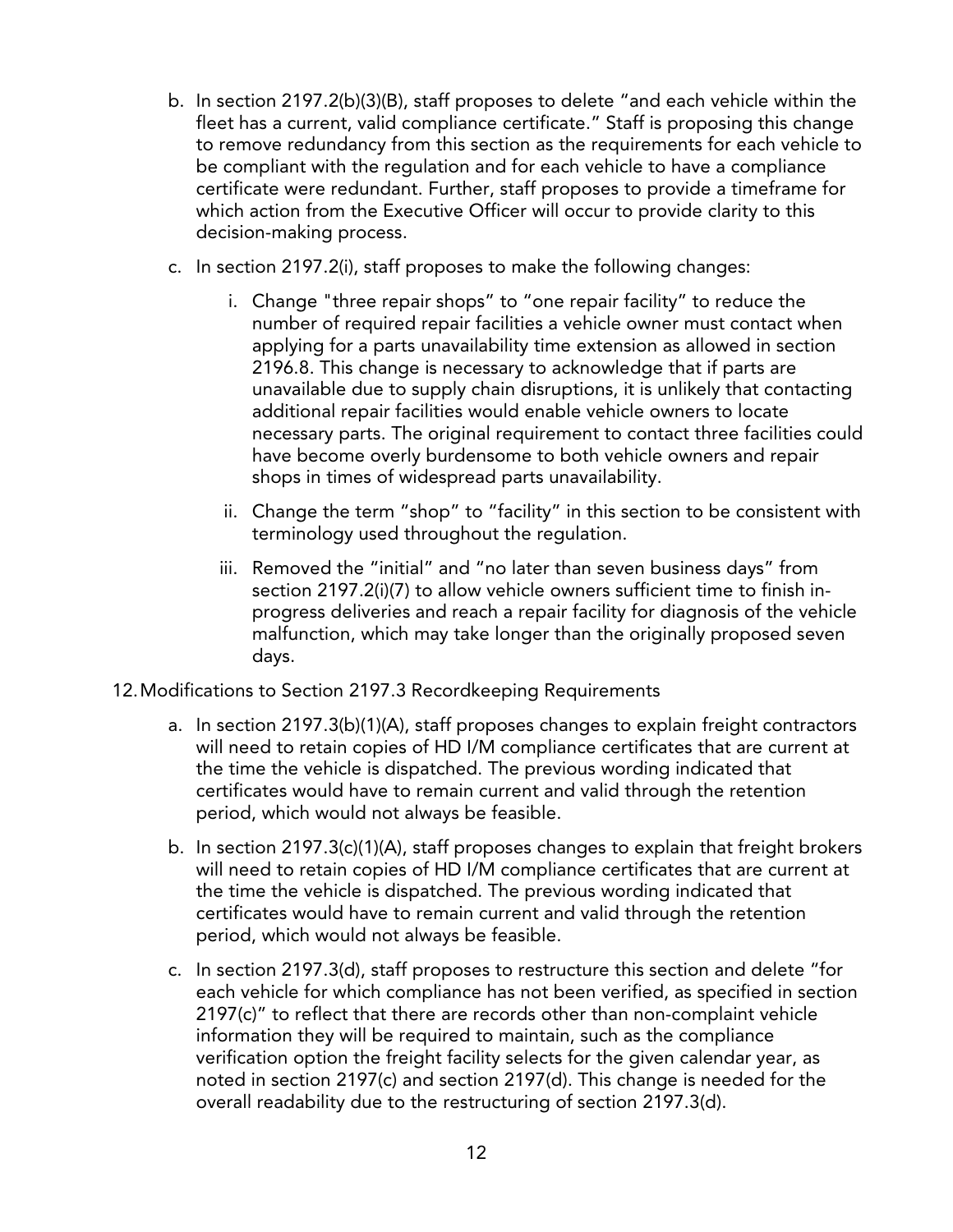- d. In section 2197.3(d)(1), staff proposes to update this section to include details of the records that must be kept by applicable freight facilities when selecting a compliance option for the calendar year. This addition is needed to provide specificity as to the type of information applicable freight facilities will be required to retain.
- e. In section 2197.3(d)(1)(A), staff proposes to update this section to include the requirement that applicable freight facilities must retain in writing, the option they will be complying with for that calendar year. This would be a choice between the compliance verification methods in 2197(c)(1), 2197(c)(2), or 2197(d). This change is necessary because it will provide a mechanism for CARB to know what verification option the facility is following and whether records will be available for review, if requested by CARB staff.
- f. In section 2197.3(d)(1)(B), staff proposes to update this section to include the requirement that applicable freight facilities must retain in writing, the date on which they select a compliance verification method. Because this requirement states they must only select one option for the duration of a calendar year, having a record of the date is important for CARB to note what requirement the applicable freight facility is adhering to at any given time and whether records will be available for review.
- g. In section 2197.3(d)(2), staff proposes to update this section to outline the records that applicable freight facilities will need to retain if they allow non- compliant vehicles onto their property. This section is necessary and is being added due to the restructuring of 2197.3(d).
- 13.Modifications to Section 2198 Vehicle Emissions Control Equipment Inspections
	- a. In section 2198(b)(4), staff proposes to delete "and record the value" because it was duplicative with the requirement of the Vehicle Emissions Control Equipment Inspection as a whole in 2198(b) which already requires a tester to perform "verification" of the odometer.
- 14.Modifications to Section 2198.1 In-person Field Inspection Requirements for Drivers and Inspectors
	- a. In section 2198.1(a)(6), staff proposes to update the language to read "sign any relevant citation and inspection report(s)". This change is necessary because the inspector may request the driver to sign reports based on the circumstances of the inspection. These reports may include, but are not limited to, smoke tests performed during inspections for qualifying vehicles.
	- b. In section 2198.1(b)(2), staff proposes to remove "and compliance certificate" to align these requirements with the documentation the regulation requires a vehicle driver to provide to an inspector at the time of an enforcement inspection.
	- inspection. c. In section 2198.1(b)(5), staff proposes to add a new provision that states, "Verify that the vehicle is compliant with the requirements specified in this HD I/M Regulation." This change is necessary to align the inspector requirements with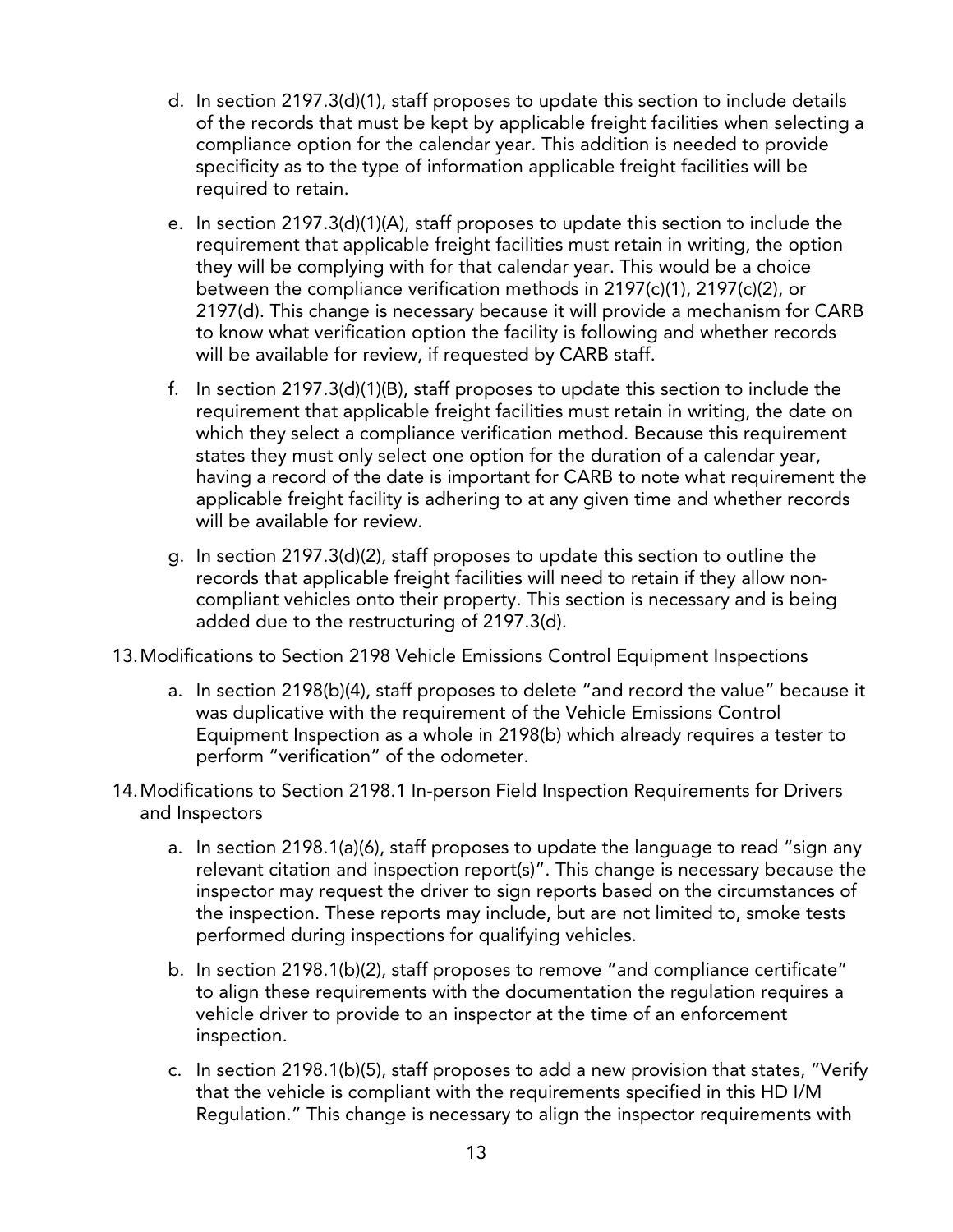other changes in the regulation that emphasize a vehicle owner's requirement to demonstrate compliance rather than only their requirement to obtain a HD I/M compliance certificate.

- 15.Modifications to Section 2198.2 Enforcement
	- a. In section 2198.2(c)(1), staff proposes to update the language to read "Upon request from CARB," to be consistent with the structure of section 2198.2(c)(2). Further, staff proposed to replace "parties" with "entities" to be more consistent with the regulation's overall structure.
	- b. In section 2198.2(d), staff proposes to delete the specific Health and Safety Codes of 43016(a)(1) and 43016(a)(2) and replace with Health and Safey Code, Division 26, Parts 2 and 5 to be consistent with other CARB regulations. Furthermore, staff removed the term "statement" to clarify the intent of the provision that requires regulated entities to submit accurate information and reports.
	- c. In section 2198.2(f)(6), staff proposes to add that the Executive Officer may request demonstration of compliance with the HD I/M Regulation upon issuing a Notice to Submit to Testing or a citation. Staff proposes to change the emphasis from showing a compliance certificate to showing one is in compliance.
	- compliance.<br>d. In section 2198.2(g)(3), staff proposes to add "calendar" because the release of a vehicle shall be within 15 consecutive days, not 15 business days. The use of calendar days is consistent with other requirements in the HD I/M Regulation.
	- e. In section 2198.2(i)(4), staff proposes to add the word "broker" because brokers, in addition to freight contractors, are also subject to providing records.
	- f. In section 2198.2 authorities cited, CARB staff proposes a change to correct a referencing error. Statutory authority codes pertaining to penalties were previously not included. In addition, two referenced codes had typographical errors. The proposed amendments are necessary to fix the errors by including additional statutes and correcting the incorrectly cited codes.
- 16.Modifications to Part I Definitions in California Standards for Heavy-Duty Remote On- board Diagnostic Devices
	- a. Staff proposes to add a definition for "standardized data link connector." This change is necessary to identify the specific OBD communication port in the vehicle that remote on-board diagnostic (ROBD) devices need to be capable of connecting to. Furthermore, this added definition is needed for consistency with the proposed change in subsection E.1.3 of Part II.
- 17.Modifications to Part II Device Requirements in California Standards for Heavy-Duty Remote On-board Diagnostic Devices
	- a. In subsection E.1.3, staff proposes to replace the term "main standardized OBD port" with "standardized data link connector." This change is necessary for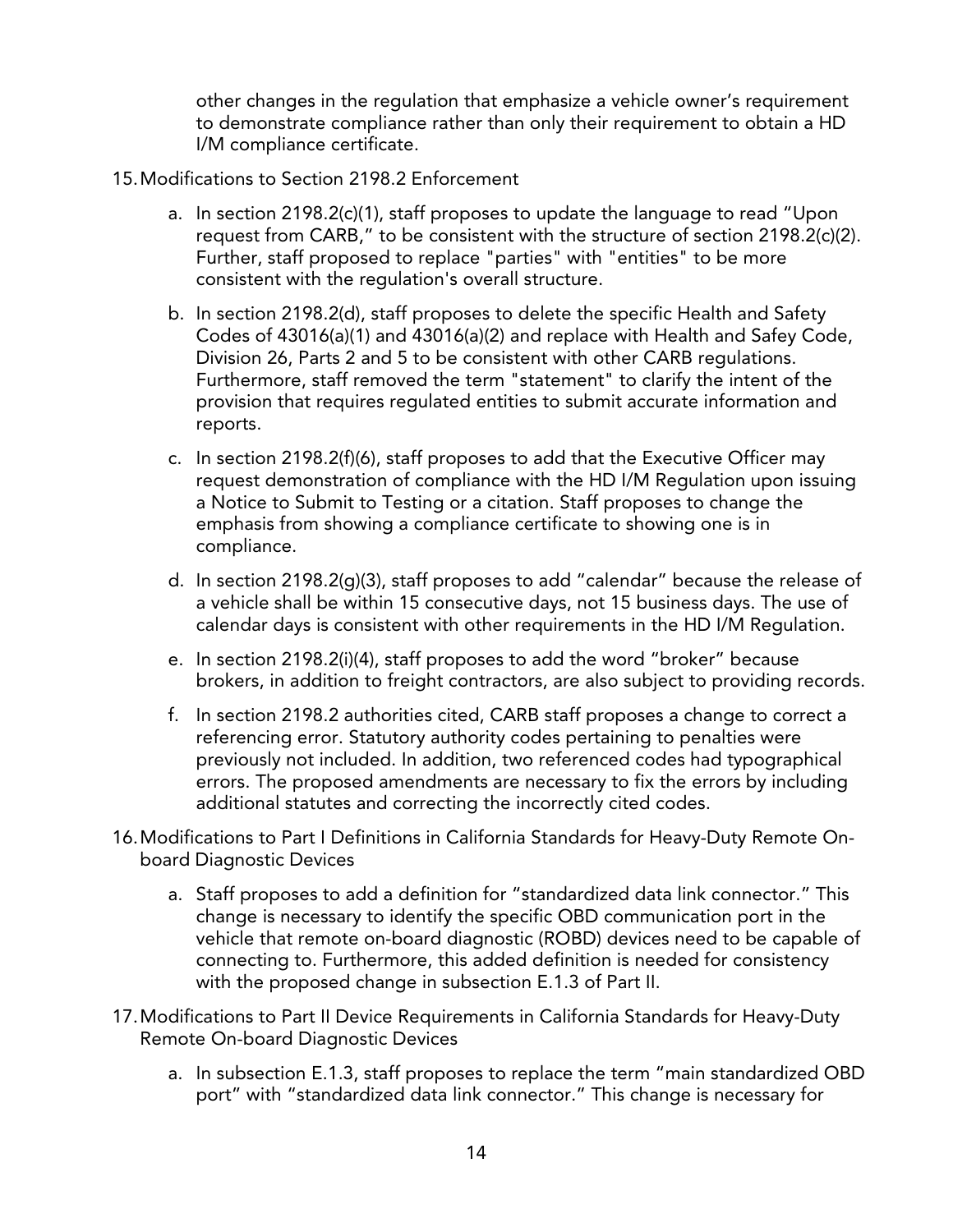consistency with the terminology used in the CARB heavy-duty OBD Regulation (Section 1971.1, title 13, CCR).

- b. In subsection E.2.1.4, staff proposes to add the sentence "Failure to complete any of the steps in 2.1.4.1-3 shall be defined as an initialization failure". This change is necessary to provide clear criteria as to whether an ROBD device was successful in meeting the communication initialization requirements with the vehicle.
- c. In subsection E.2.1.4.1, staff proposes adding the sentence "The ROBD device shall only claim address 249 or address 250". This change is proposed as these address claims are the preferred addresses available for use for the function "Off Board Diagnostic-Service Tool" on the SAE J1939 source address list. This change is necessary to better describe device initialization by providing more detailed specifications for the address claim process.
- d. In section E.4, Table 1, staff proposes to make the following changes:
	- i. Add the phrase "required if supported" to the "Description of Data" column for Odometer. This is needed due to the fact that the odometer reading did not become a standardized OBD parameter required of vehicle manufacturers at the time of certification until the 2024 model year engine. Thus, this change accounts for the possible lack of support for this parameter in pre 2024 model year engines' OBD systems.
	- ii. Add a new row for Engine Total Runtime, which is a CARB HD OBD- regulated parameter indicative of vehicles' runtime. The proposed inclusion of this additional parameter will allow for improved monitoring of the HD I/M program as a whole. The engine total runtime parameter will help provide a better sense of how frequently vehicles subject to the HD I/M program are operated and provide another important data parameter to assess the program's success upon implementation. Furthermore, as this parameter is reported in seconds, the reported value would likely be unique for each OBD test and would follow an increasing sequence in the submissions received from a unique vehicle over time. Thus, collecting a data parameter with such characteristics would further enhance CARB's capability to detect fraud in the OBD submissions.
	- iii. Add a new row for Device Manufacturer. This change is necessary to obtain all the necessary information about the devices used for OBD testing. Including the device manufacturer as part of the header is critical to easily identify the device manufacturer in each received OBD submission and provide a means for monitoring device manufacturers' performance in meeting the HD I/M OBD data submission requirements.
	- iv. Modify the footnote to ensure consistency with the proposed modifications to Odometer and Engine Total Runtime, as described above. The proposed change also provides detailed information regarding how to request Engine Total Runtime from vehicle's OBD system in all OBD communication protocols.
- e. In section E.4, Tables 1, 2, and 3, with the exception of the modifications to Table 1 described above, staff proposes to insert additional text in the "Description of Data" column of each table, and the word "Message" after the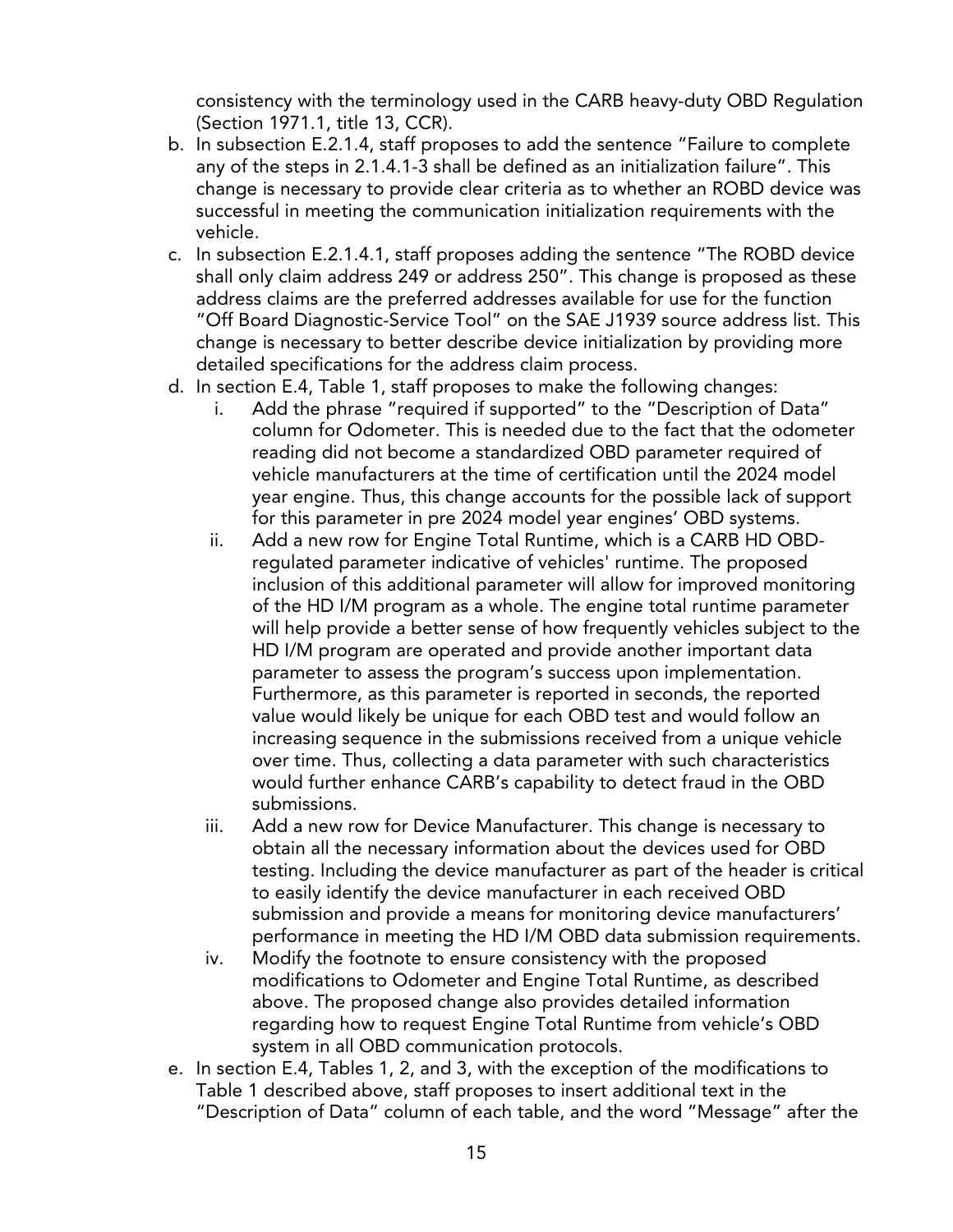word "Data" in the last row of the "Data Field Name" column in Table 2. Due to formatting errors, this text describing the required data fields specified in each table is not viewable in the current online version of the California Standards for Heavy-Duty Remote On-board Diagnostic Devices, but was intended for inclusion when it was released on October 8, 2021, for a 45-day public comment period. These tables indicate the standard formatting specifications for the OBD data to be submitted to CARB as described on page C-137 of Appendix C: Heavy-Duty Inspection and Maintenance Program – Purpose and Rationale for each Regulatory Provision. Staff previously provided stakeholders draft versions of the California Standards for Heavy-Duty Remote On-board Diagnostic Devices for informal review that included the additional text to be added in Tables 1, 2, and 3.

- f. In subsection E.5.4.2, staff proposes to remove the word "encrypted" from the sentence and add the word "securely" to it. This change is necessary to provide clearer guidance in terms of data storage responsibilities for the device vendor.
- g. In section E.6, Table 4, staff proposes to make the following changes:
	- i. Item #1, in the "Diagnostic Message(s) in SAE J1939 OBD Protocol" section, remove DM21 and DM26. The change is necessary as this item specifically cites section (h)(4.1) of the CARB heavy-duty OBD Regulation (Section 1971.1, title 13, CCR), which specifies requirements for readiness status, whereas the content of both DM21 and DM26 are included in the data stream requirements of the HD OBD Regulation.
	- ii. Item #2, add the descriptive statement "(include DM21, DM26, and DM34)" in the "Diagnostic Message(s) in SAE J1939 OBD Protocol" section. This change is necessary to further assist ROBD device vendors in identifying these key data stream parameters and to ensure that they would be included in the OBD submission files.
	- iii. Item #3, add the statement "DM24 is necessary to interpret DM25 data." In the "Comments" section. This change is necessary to further highlight the importance of DM24 in interpreting DM25 data, and to stress to the ROBD device vendors that DM24 data must be collected and provided in submitted files.
	- iv. Item #4, add the statement "The union of fault codes returned by DM12 and DM23 meet the J1979 definition for confirmed fault codes" In the "Comments" section. Given that DM12 and DM23 together provide what are confirmed codes in J1979, this change is necessary to communicate a more accurate and informative requirement for this item.
	- v. Item #5, change the Data Type from "Monitoring support status and test results" to "Test results", remove DM24 from the "Diagnostic Message(s) in SAE J1939 OBD Protocol" section, and add the following statement in the "Comments" section: "Use DM24 to create ECU-specific list of supported SPNs for test results. Use DM7 with a Test ID value of 247 and Failure Mode Indicator of 31 to obtain test results (DM30 responses) for SPNs listed in DM24." These changes are necessary for consistency with the proposed change to Item #3, and to specify the application of DM7 in obtaining DM30 test results.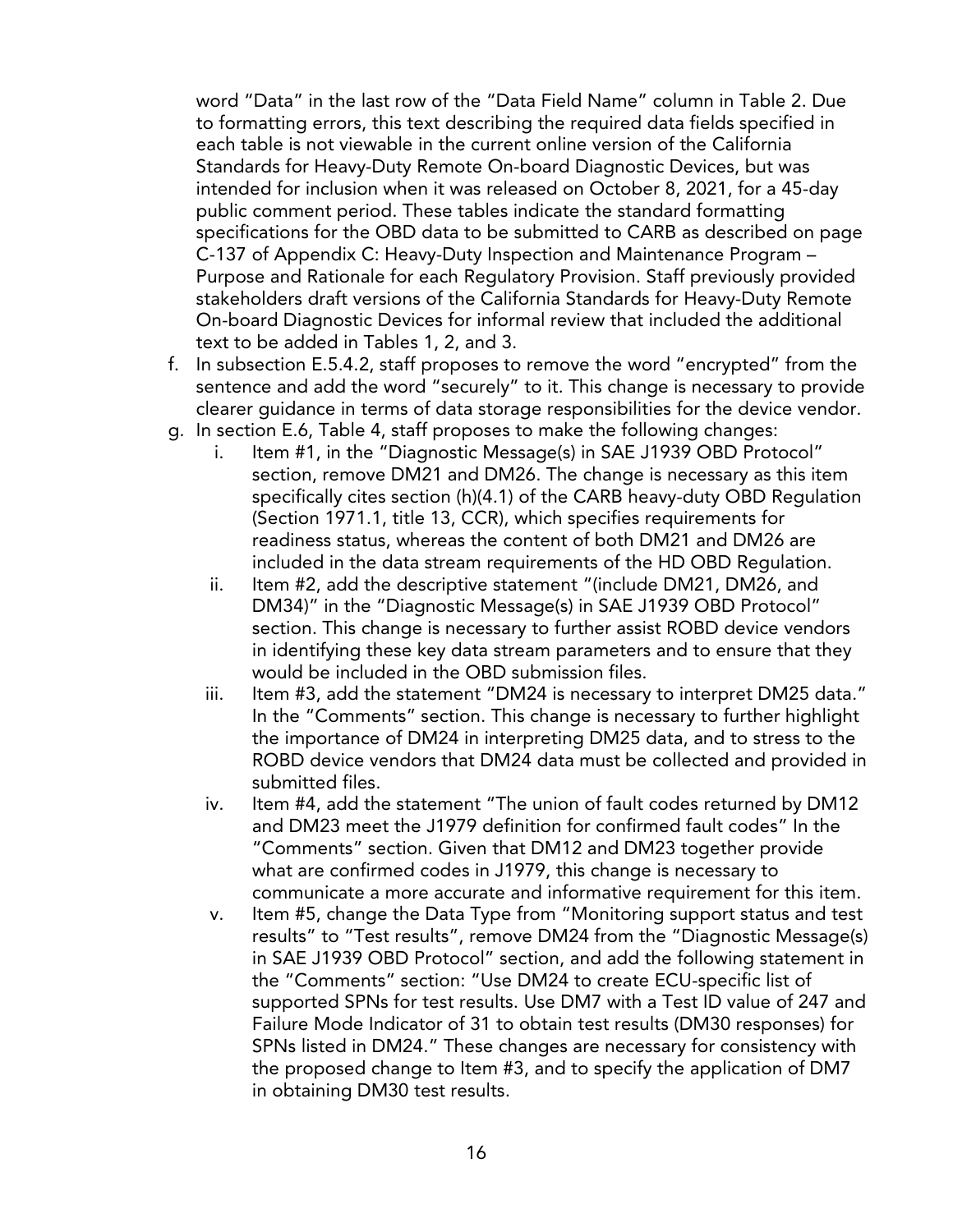- vi. Item #10, add "Engine Family." This change is necessary as this parameter, which is required to be supported by all heavy-duty OBD systems starting from 2024 model year engines, provides important information about tested vehicle's engine.
- vii. Items #14 and #15, add the sentence "Applies to all OBD systems in 2022 and subsequent model year diesel engines" to the Comments section. This change is necessary to better identify the specific engine model years supporting NOx and GHG tracking data, and to further assist ROBD device vendors in meeting CARB's OBD data submission requirements. The proposed added comment replaces the descriptive statements in the table footer.
- viii. Item #16, add the sentence "Applies to 2024 and subsequent model year engines". This change is necessary to better identify the specific engine model years supporting PM filter regeneration event data.
- ix. In the table header, remove the term "relevant" from the corresponding sections. This change is necessary for consistency with the rest of the proposed changes to this table, as described above, and to better identify the data fields required for each item of Table 4.
- x. Remove the table footer. This change is necessary for consistency with other proposed changes, as specified above in 19.i.vii.

 In addition to the modifications described above, additional modifications correcting grammar, formatting, section numbering, punctuation, spelling, and minor clarity issues have been made throughout the proposed changes. The following changes are nonsubstantive and will not impact the intent of the regulations:

- 1. Section 2195.1: Staff renumbered sub-definitions to restart at "(1)" for each definition that includes sub-definitions and to account for added language as described in this notice of proposed changes.
- 2. Section 2195.1 definition of "Affirmation of Fleet Wide Compliance": Staff added "HD I/M" before "compliance certificate" to be consistent with the terminology proposed for use throughout the regulation and as described in this notice of proposed changes. Staff also deleted "and have a valid HD I/M compliance certificate" because it is redundant with the document already issued by the Executive Officer affirming a fleet is in compliance with the requirements of the HD I/M Regulation.
- 3. Section 2195.1 definition of "Citation": Staff restructured this sentence to be grammatically correct.
- 4. Section 2195.1 definition of "Heavy-duty zero-emission vehicle": Staff replaced "lbs." with "pounds" to be consistent with term as used in the "heavy-duty vehicle" definition.
- 5. Section 2195.1 definitions of "Inspector," "Owner" sub-definition (24), and "Peace officer": Staff uncapitalized the word "Section" for formatting consistency.
- 6. Section 2195.1 definition of "New motor vehicle": Staff added the letter "h," which was inadvertently omitted from the word "has."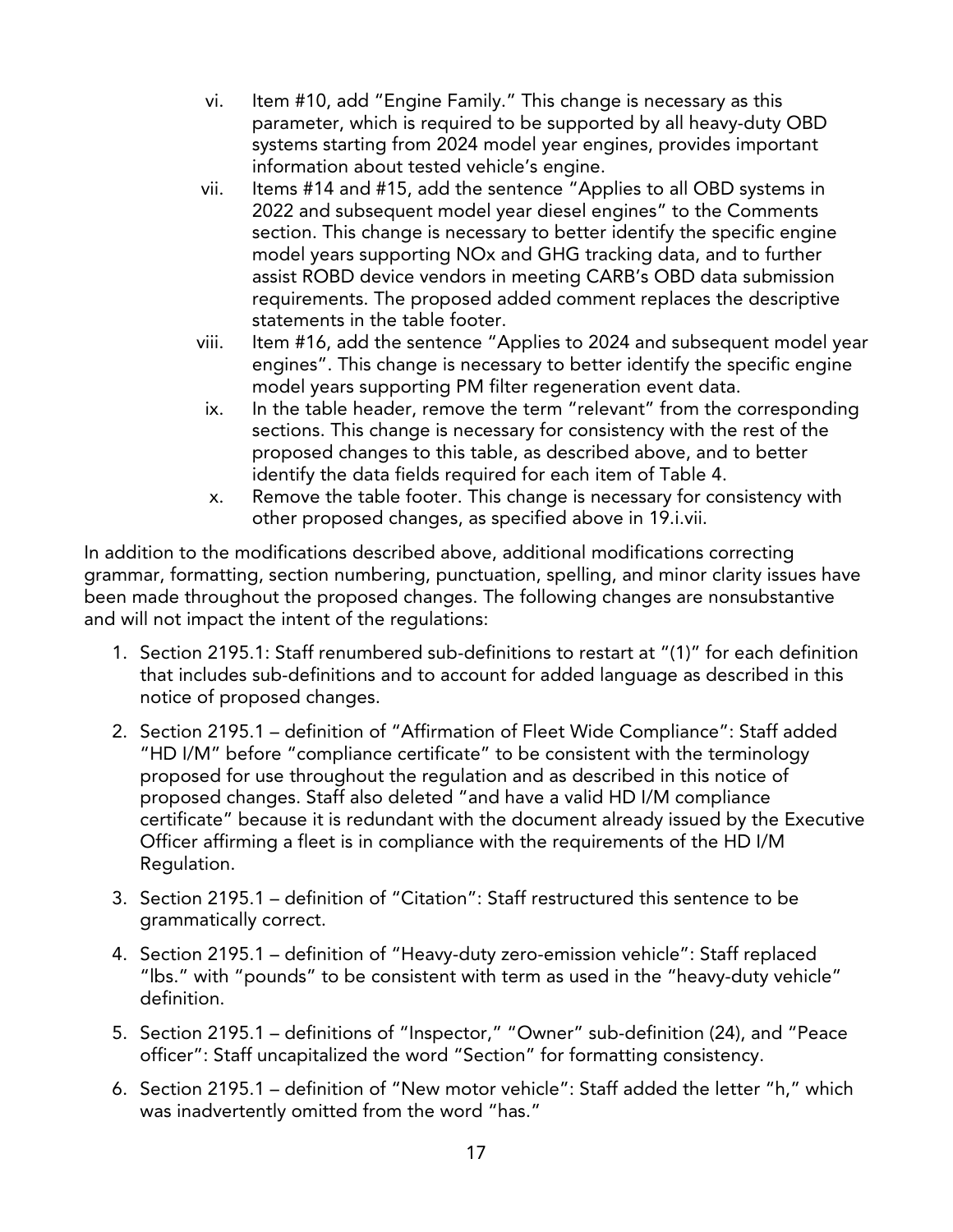- 7. Section 2195.1 definition of "OBD-equipped vehicle": Staff moved "Model year 2018 and newer alternative fuel hybrid engines." into its own sub-definition. Due to an editing error, it was inadvertently included within the sub-definition of "Model year 2018 and newer alternative fuel engines."
- 8. Section 2195.1 definition of "Seaport" and "Seaport facility": Staff moved the definition of "Seaport facility" from within the "Seaport" definition to designate it as a separate definition. Due to an editing error, it was inadvertently included within the original definition for "Seaport." Staff also edited the definition of "Seaport facility" for clarity.
- 9. Section 2195.1 definition "Seaport facility" staff proposes to add "Independent marine terminal", "Seaport", "Marine or seaport terminals" and "Seaport property" as sub-definitions to the "Seaport facility" definition. Each of these definitions supports the overarching definition of "seaport facility" and compiling them under this definition will help with clarifying and provide an understanding of how this term is used in relation to the other terms within the regulatory text.
- 10.Section 2195.1 definition of "Test procedures": Staff edited the definition for clarity.
- 11.Sections 2195.1, 2196.1, and 2198.2: Staff capitalized the word "Regulation" when used in the term "HD I/M regulation" throughout these sections for formatting consistency.
- 12.Section 2196.1(g): Staff made minor wording edits for clarity and to be consistent with other changes as described in this notice of proposed changes.
- 13.Section 2196.2(b)(1): Staff added a hyphen to "OBD-equipped" to correct grammar and for formatting consistency.
- 14.Section 2196.3(a)(3): Staff added "title 13," before "section 2193(f)" to provide clarity, and inserted a comma after "Periodic Smoke Inspection Program" to correct punctuation.
- 15.Section 2196.3(c): Staff made minor wording changes to clarify the criteria that can cause an OBD-equipped vehicle to fail a HD I/M compliance test.
- 16.Section 2196.4(b): Staff made minor wording changes to clarify the criteria that can cause a non-OBD-equipped vehicle to fail a HD I/M compliance test.
- 17.Section 2196.4(b)(2): Staff replaced "limits" with "standards" to be consistent with the terminology used in section 2196.6.
- 18.Section 2196.5(a)(1)(A) and 2196.5(a)(1)(B): Staff added "title" before "13" and a comma after "13" and after "CCR" to correct regulatory references and punctuation.
- 19.Section 2196.6(a)(2) and 2196.6(a)(3): Staff corrected "VDECs" to "VDECS", which is used in CARB regulations as the acronym for a verified diesel emission control strategy.
- strategy. 20.Section 2196.7(b): Staff inserted a hyphen between the words "referee" and "performed."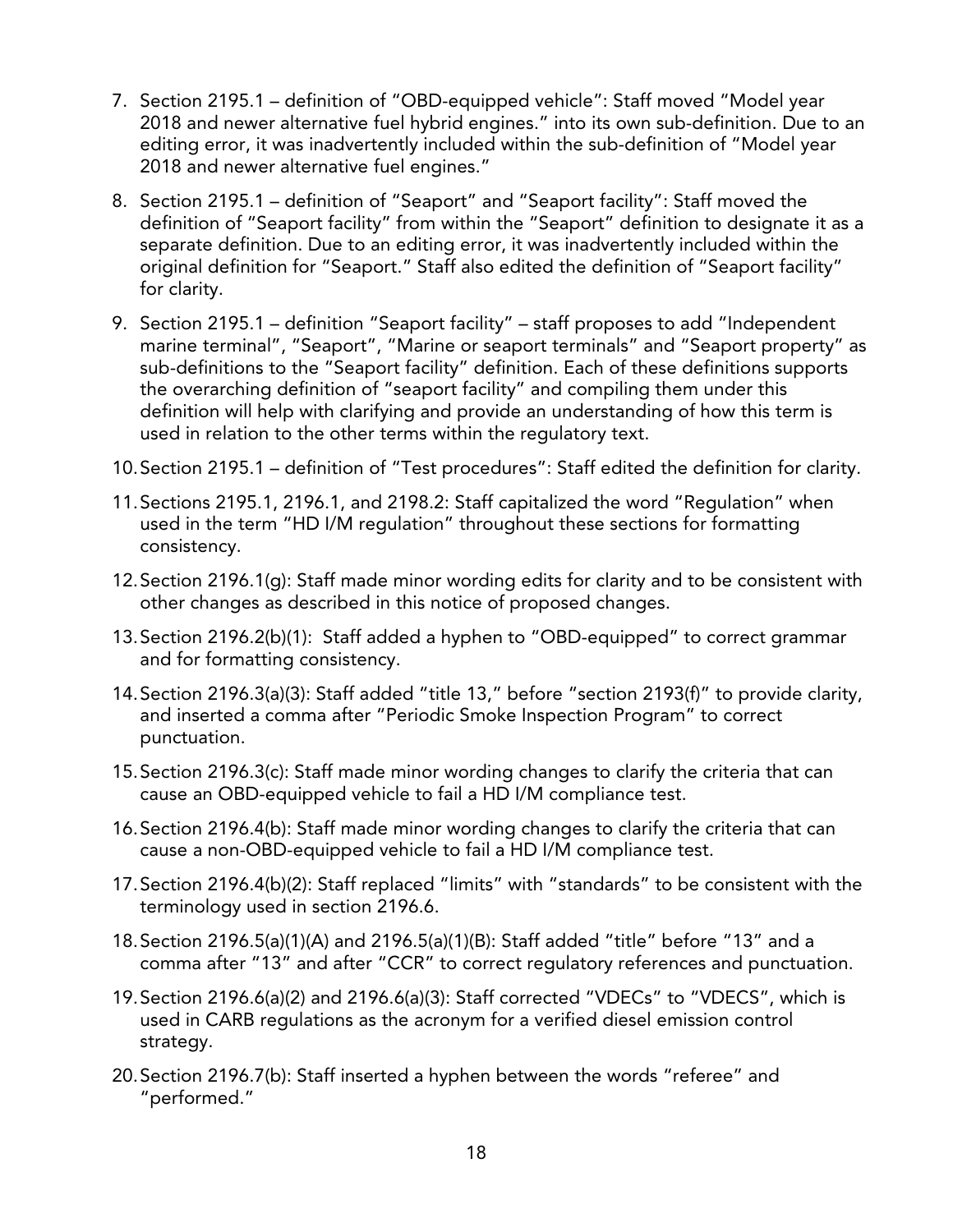- 21.Section 2197: Staff added "section" to be consistent with how sections are referenced throughout the regulatory text.
- 22.Section 2197(c)(1): Staff added "HD I/M" before compliance certificate to be consistent with the terminology proposed for use throughout the regulation, and as described in this notice of proposed changes. Staff also made punctuation edits at the end of the sentence.
- 23.Section 2197.1(a): Staff added "that" after "demonstration" to correct grammar and improve readability.
- 24.Section 2197.3(d)(2)(A) and (d)(2)(B): Staff renumbered these sections accordingly due to the section being restructured to include a new requirement, as described in the substantive comment section of this notice of proposed changes.
- 25.Section 2198.1(a): Staff moved "All vehicles operating within California will remain subject to inspection requirements regardless of the vehicle's compliance status." from section 2198.1(a)(2) to 2198.1(a)(3) to improve clarity.
- 26.Section 2198.1(b)(5) and (b)(6): Staff renumbered these sections accordingly due to added language and as described in this notice of proposed changes.
- 27.Section 2198.2(b)(1): Staff edited the language to read "HD I/M Regulation" as opposed to "chapter" for consistency with wording throughout the regulation.
- 28.Section 2198.2(f)(3): Staff added an "s" to "emission" to be consistent with terminology used when referring to a vehicle emissions control equipment inspection.
- 29.Throughout the regulation, replace "and/or" with the more grammatically correct  $^{\prime\prime}$  or  $^{\prime\prime}$
- 30.Throughout the regulation, the use of the term Appendix B was replaced by the full title of the incorporated document, "California Standards for Heavy-Duty Remote On- board Diagnostic Devices," to clarify what document is being incorporated into the regulation.
- 31.California Standards for Heavy-Duty Remote On-board Diagnostic Devices, Part II, section A.1: Staff changed "program" to "Regulation" to be consistent with the terminology proposed for use throughout Appendix A-1 of the regulation package, as described in this notice of proposed changes.
- 32.California Standards for Heavy-Duty Remote On-board Diagnostic Devices, Part II, section E: Staff added "Regulation" to the introductory paragraph to be consistent with the terminology proposed for use throughout Appendix A-1 of the regulation package, and as described in this notice of proposed changes.
- 33.California Standards for Heavy-Duty Remote On-board Diagnostic Devices, Part II subsection E.5.1: Staff capitalized the word "Regulation" when used in the term "HD I/M regulation" for formatting consistency.
- 34.California Standards for Heavy-Duty Remote On-board Diagnostic Devices, Part III, section D: Staff capitalized the word "Regulation" in paragraph 1. when used in the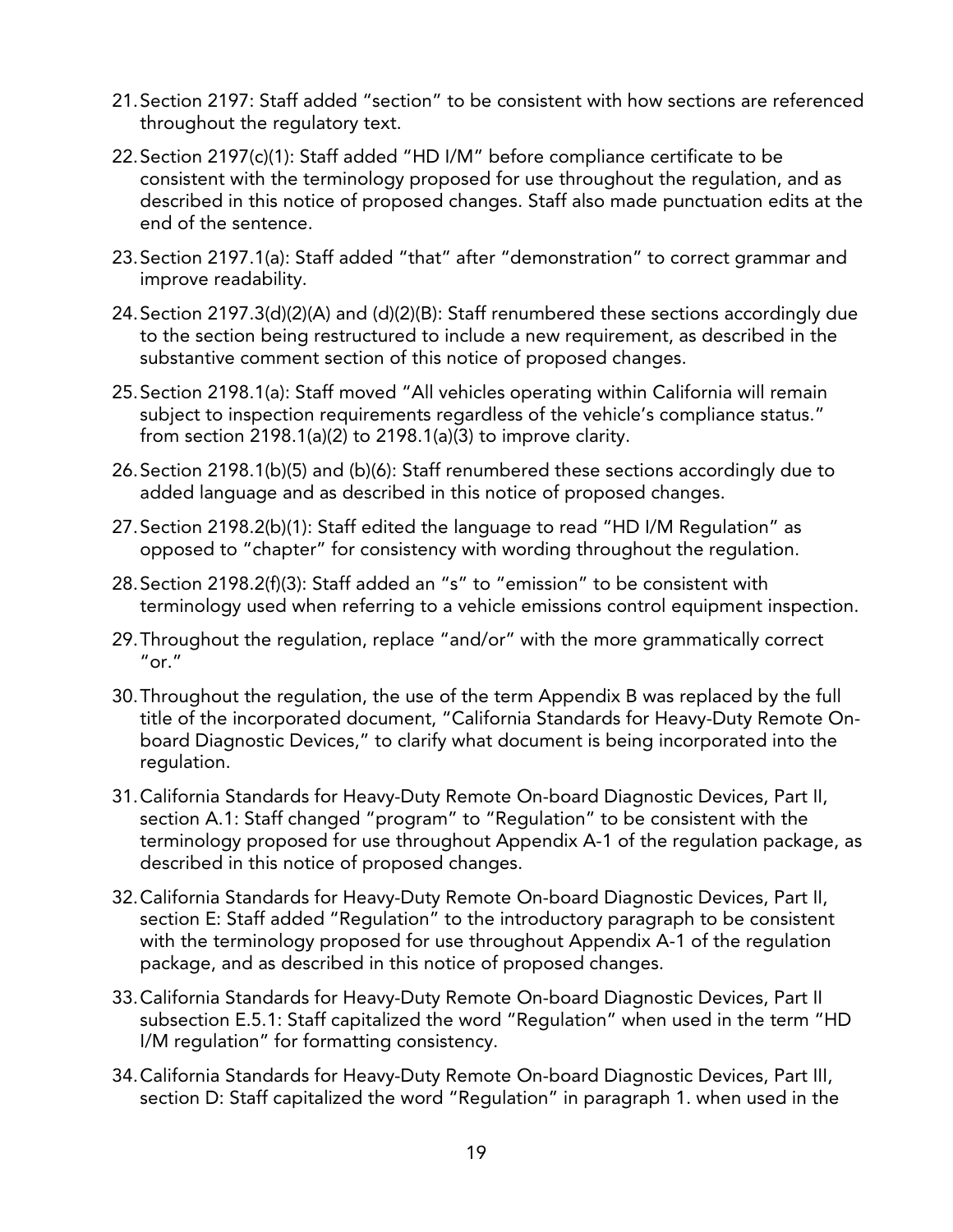term "HD I/M regulation" for formatting consistency, and deleted an extra space after the word "issued."

## Additional Documents Added to the Record

 In the interest of completeness and in accordance with Government Code section 11347.1, subdivision (a), staff has also added to the rulemaking record and invites comments on the following additional documents:

- • "California Air Resources Board's Off-Road Engine Opacity Testing Effort and Results" 2021
- • Hoeksema, Adam, "*[How Much Does An Owner Operator Truck Driver Make | Learn If](https://blog.projectionhub.com/tool-to-calculate-potential-income-as-an-owner-operator-truck-driver/)  [A Trucking Business Is Profitable With A Trucking Accounting Spreadsheet"](https://blog.projectionhub.com/tool-to-calculate-potential-income-as-an-owner-operator-truck-driver/)*  [ProjectionHub, November 14, 2016](https://blog.projectionhub.com/tool-to-calculate-potential-income-as-an-owner-operator-truck-driver/)
- • The California Department of Tax and Feed Administration's "Guide to the International Fuel Tax Agreement" September 2021, available on its website at: *<https://www.cdtfa.ca.gov/formspubs/pub50.pdf>*
- • The Department of Motor Vehicle's "California IRP Carrier Data Schedule A/B" 2015, at: *[https://www.dmv.ca.gov/portal/file/california-irp-carrier-data-schedule-a-b-form](https://www.dmv.ca.gov/portal/file/california-irp-carrier-data-schedule-a-b-form-mc-2117-i-pdf/)[mc-2117-i-pdf/](https://www.dmv.ca.gov/portal/file/california-irp-carrier-data-schedule-a-b-form-mc-2117-i-pdf/)*
- • The National Highway Traffic Safety Administration's "Odometer Fraud" accessed April 4, 2022, at: *[https://www.nhtsa.gov/equipment/odometer-fraud -](https://www.nhtsa.gov/equipment/odometer-fraud#the-topic-laws-and-regulations) the-topic-laws[and-regulations](https://www.nhtsa.gov/equipment/odometer-fraud#the-topic-laws-and-regulations)*
- • The Tennessee Department of Safety and Homeland Security's "Odometer Fraud" accessed April 5, 2022, at: *<https://www.tn.gov/safety/tnhp/sib/odometerfraud.html>*
- • Yezig "How to Roll Back Odometer: Quick and Easy Ways" accessed April 5, 2022, at: *<https://yezig.com/roll-back-odometer/>*

 These documents are available for inspection at the California Air Resources Board, 1001 I Street, Sacramento, California, 95814, between the hours of 9:00 am to 4:00 pm, Monday through Friday (excluding holidays). To inspect these documents please contact Chris Hopkins, Regulations Coordinator, at (279) 208-7347.

## Agency Contacts

 Inquiries concerning the substance of the proposed modifications may be directed to Krista Fregoso, Air Pollution Specialist, Strategic Planning and Development Section, at *[Krista.Fregoso@arb.ca.gov](mailto:Krista.Fregoso@arb.ca.gov)*, or (designated back-up contact) James Goldstene, Vehicle Program Specialist, Enforcement Division, at *[James.Goldstene@arb.ca.gov](mailto:James.Goldstene)*.

## Public Comments

 Written comments will only be accepted on the modifications identified in this Notice. Comments may be submitted by postal mail or by electronic submittal no later than the due date to the following: